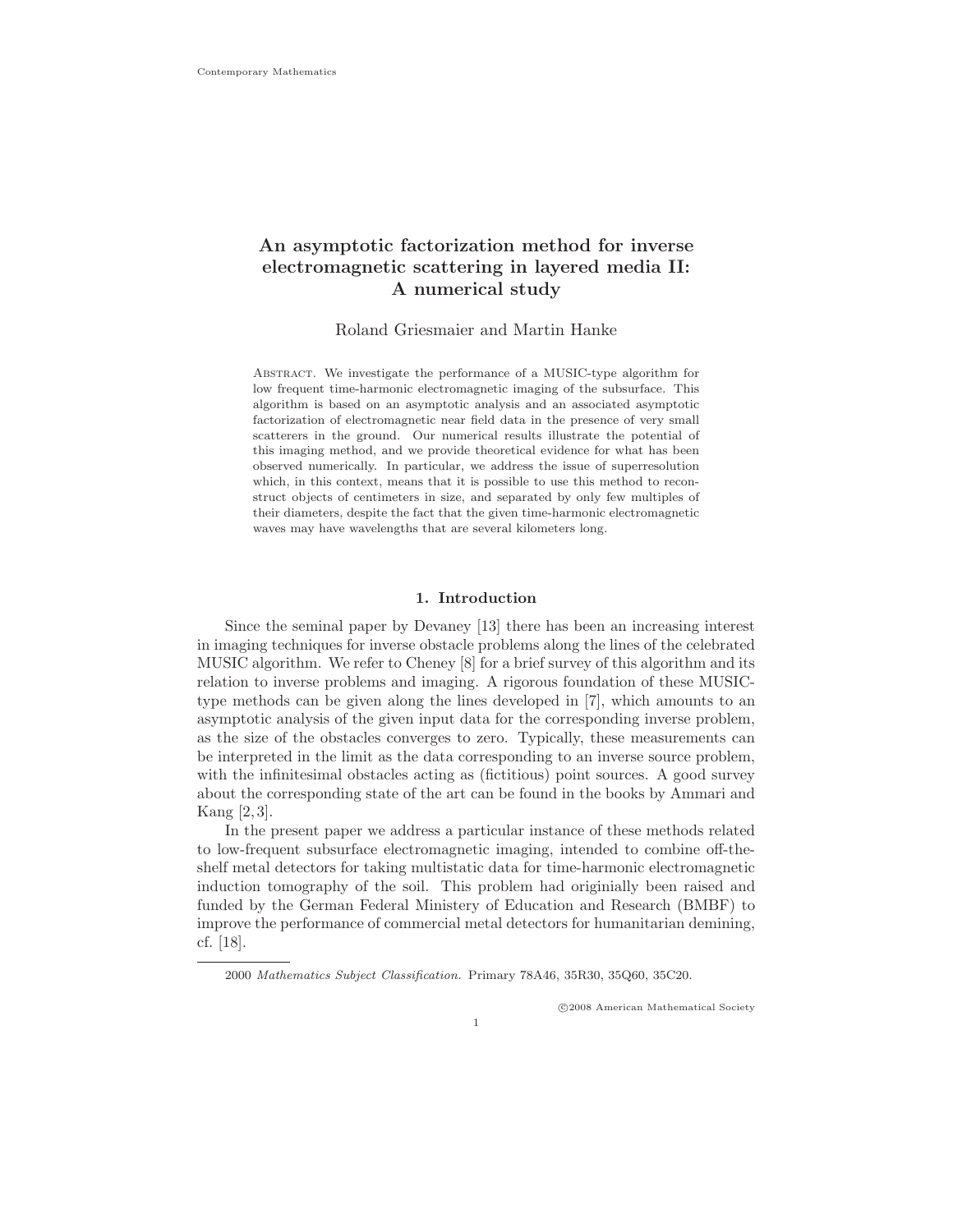While the asymptotic analysis from [16, 17] provides all relevant information about the multistatic response data matrix that occurs in this context, the adaptation of the MUSIC idea to utilize this information is the major focus of this present work; we mention, though, that the imaging aspect has already been addressed in [17] briefly, but a considerable amount of insight gained in [16] is still waiting to be published.

During the preparation of the thesis [16], Iakovleva and Lesselier with varying coauthors [1, 19, 20] have utilized similar ideas for the same problem, essentially. Our findings nicely support and complement their results. In particular, we illuminate from various viewpoints the important issue of resolution limit that can be achieved with this imaging technique. We know of no other treatment of this topic of comparable depth.

The outline of our paper is as follows. In Section 2 we describe the basic modeling of our setting and summarize the results of the asymptotic analysis from [17]. The results are subsequently illustrated numerically in Section 3. In particular, we address some peculiarities that arise for the low frequencies that are typical for commercial metal detectors. For example, while the numerical rank of the limiting multistatic response matrix is a multiple of six in general, the low frequent fictitious electric sources in the scattering obstacles turn out to be almost negligible as compared to the corresponding magnetic sources. As a result the numerical (or essential) rank of the limiting matrix is a multiple of three, only, for low frequencies.

In Section 4 we turn to the inverse problem and describe the MUSIC-type algorithm that we are going to use to image the subsurface and the obstacles in there. We provide three numerical examples that illustrate the performance of this algorithm and indicate its ultimate limitations. As it turns out, the noise level, in combination with the ill-posedness of the problem, is the most important obstruction that needs to be dealt with. While this may not come as a surprise, we will go on and show in great detail in Secion 5 that, again, noise is also the only limitation in getting perfect resolution, far below the Nyquist barrier. We thus examplify that the method may be a worthwhile alternative for the electromagnetic imaging of small scatters in the ground.

### 2. The direct scattering problem for small scatterers

We start with a mathematical description of our setting. We fix  $\Sigma_0 := \{x \in$  $\mathbb{R}^3$  |  $x_3 = 0$ } as the surface of ground, and decompose the entire space in the two halfspaces  $\mathbb{R}^3_+$  and  $\mathbb{R}^3_-$  above and below  $\Sigma_0$  to correspond to air and ground, respectively. Both halfspaces are assumed to be filled with homogeneous materials. More precisely, the *electric permittivity*  $\varepsilon$  and the *magnetic permeability*  $\mu$  are given by

$$
\varepsilon(\boldsymbol{x}):=\begin{cases} \varepsilon_+,& \boldsymbol{x}\in\mathbb{R}^3_+,\\ \varepsilon_-,& \boldsymbol{x}\in\mathbb{R}^3_-, \end{cases}\qquad \mu(\boldsymbol{x}):=\begin{cases} \mu_+,& \boldsymbol{x}\in\mathbb{R}^3_+,\\ \mu_-,& \boldsymbol{x}\in\mathbb{R}^3_-, \end{cases}
$$

where  $\varepsilon_+$  as well as  $\mu_{\pm}$  are positive numbers, whereas  $\varepsilon_-$  may be complex with positive real and nonnegative imaginary part to allow for conductive soils. By  $\omega > 0$  we denote the angular velocity, and  $k := \omega \sqrt{\varepsilon \mu}$  (with nonnegative imaginary part) is the associated (discontinuous) wave number.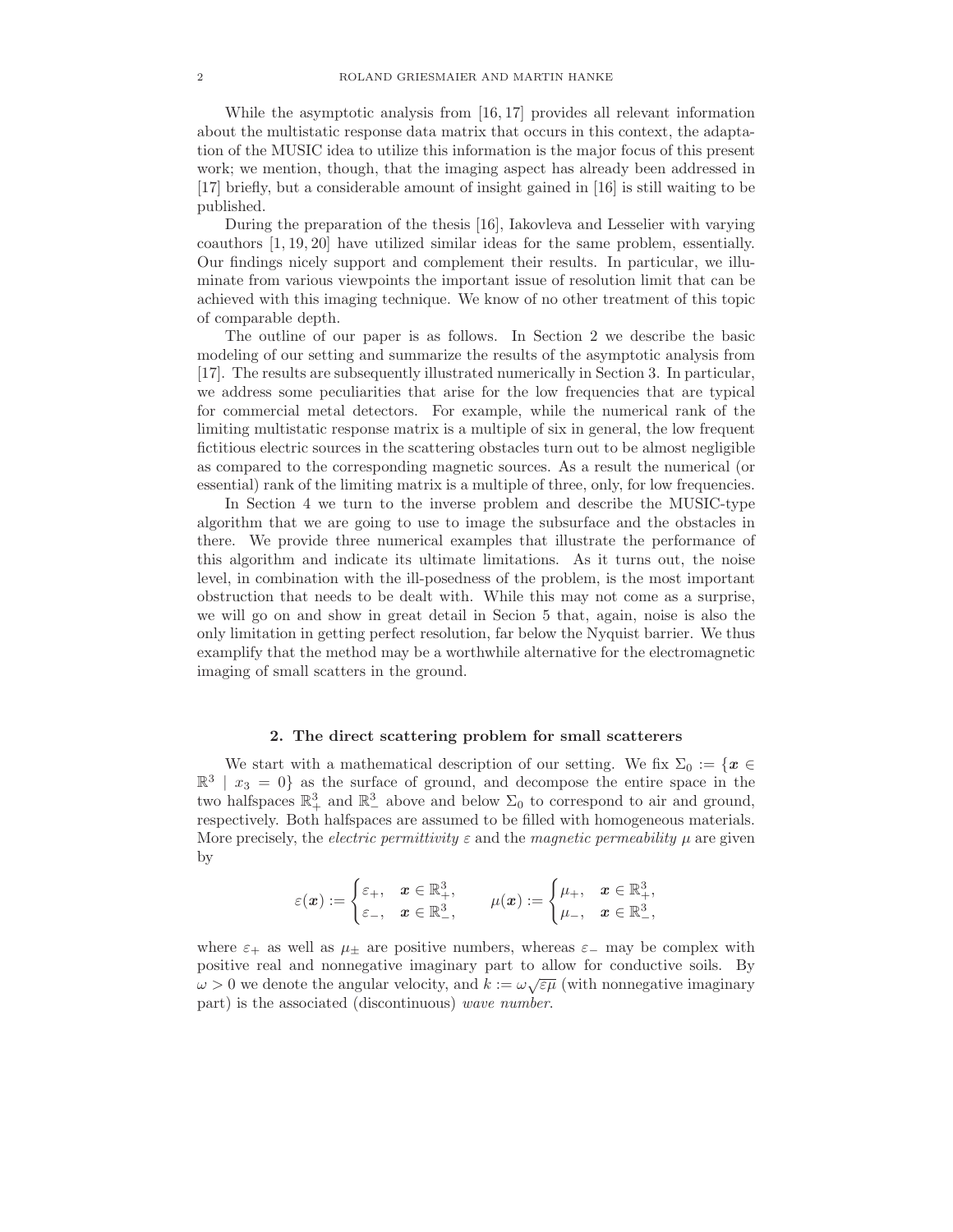We assume that electromagnetic fields are generated by *magnetic dipole distri*butions with a dipole density  $\varphi$  on a two-dimensional device

$$
\mathcal{M} \subset \Sigma_d := \{ \boldsymbol{x} \in \mathbb{R}_+^3 \mid x_3 = d \}, \qquad d > 0,
$$

in the upper halfspace. To be more specific, we introduce the magnetic dyadic Green's function  $\mathbb{G}^m$  and the electric dyadic Green's function  $\mathbb{G}^e$  as the (distributional) solutions of

$$
\operatorname{{\bf curl}}_{x}\frac{1}{\varepsilon({\boldsymbol x})}\operatorname{{\bf curl}}_{x}\mathbb G^m({\boldsymbol x},{\boldsymbol y})-\omega^2\mu({\boldsymbol x})\mathbb G^m({\boldsymbol x},{\boldsymbol y})=\frac{1}{\varepsilon({\boldsymbol x})}\delta({\boldsymbol x}-{\boldsymbol y})\mathbb I_3,\qquad {\boldsymbol x},{\boldsymbol y}\in\mathbb R^3,
$$

and

$$
\operatorname{{\bf curl}}_{x} \frac{1}{\mu({\boldsymbol x})} \operatorname{{\bf curl}}_{x} \mathbb{G}^e({\boldsymbol x}, {\boldsymbol y}) - \omega^2 \varepsilon({\boldsymbol x}) \mathbb{G}^e({\boldsymbol x}, {\boldsymbol y}) = \frac{1}{\mu({\boldsymbol x})} \delta({\boldsymbol x}-{\boldsymbol y}) \mathbb{I}_3, \qquad {\boldsymbol x}, {\boldsymbol y} \in \mathbb{R}^3,
$$

where  $\mathbb{I}_3$  denotes the  $3\times 3$  identity matrix, together with the Silver-Müller radiation conditions

$$
\int_{\partial B_R(0)} \left| \frac{x}{R} \times \mathbb{G}^{m/e}(x, y) + \frac{i}{k(x)} \mathbf{curl}_x \mathbb{G}^{m/e}(x, y) \right|^2 ds(x) = o(1) \quad \text{as } R \to \infty,
$$
\n
$$
\int_{\mathbb{G}} \left| \frac{x}{k(x)} \mathbf{curl}_x \mathbb{G}^{m/e}(x, y) + i \frac{k(x)}{k(x)} \mathbb{G}^{m/e}(x, y) \right|^2 ds(x) = o(1) \quad \text{as } R \to \infty,
$$

$$
\int_{\partial B_R(0)} \left| \frac{\mathbf{x}}{R} \times \mathbf{curl}_x \mathbb{G}^{m/e}(\mathbf{x}, \mathbf{y}) + \mathrm{i} k(\mathbf{x}) \mathbb{G}^{m/e}(\mathbf{x}, \mathbf{y}) \right|^2 \, \mathrm{d}s(\mathbf{x}) = o(1) \qquad \text{as } R \to \infty.
$$

Then, for a magnetic dipole density  $\varphi \in L^2(\mathcal{M}; \mathbb{C}^3)$  the *incident field*  $(\mathbf{E}^i, \mathbf{H}^i)$  is given by

$$
(2.1) \quad \boldsymbol{H}^i := k_+^2 \int_{\mathcal{M}} \mathbb{G}^m(\cdot, \boldsymbol{y}) \boldsymbol{\varphi}(\boldsymbol{y}) \, \mathrm{d} s(\boldsymbol{y}), \quad \boldsymbol{E}^i := -\frac{1}{i \omega \varepsilon} \mathbf{curl} \boldsymbol{H}^i \qquad \text{in } \mathbb{R}^3 \setminus \mathcal{M}.
$$

Note that  $(E^i, H^i)$  is a *radiating solution* of the time-harmonic *Maxwell equations* 

(2.2) 
$$
\mathbf{curl}\mathbf{H}^{i} + \mathbf{i}\,\omega\varepsilon\mathbf{E}^{i} = 0, \quad \mathbf{curl}\mathbf{E}^{i} - \mathbf{i}\,\omega\mu\mathbf{H}^{i} = 0
$$

in  $\mathbb{R}^3 \setminus \mathcal{M}$ . By this we mean that  $\mathbf{E}^i$ ,  $\mathbf{H}^i \in H_{\text{loc}}(\text{curl}, \mathbb{R}^3 \setminus \mathcal{M})$  is a weak solution of (2.2) which fulfills the integral radiation condition

$$
\int_{\partial B_R(0)} \left| \frac{\mathbf{x}}{R} \times \mathbf{H}^i(\mathbf{x}) + \left( \frac{\varepsilon(\mathbf{x})}{\mu(\mathbf{x})} \right)^{1/2} \mathbf{E}^i(\mathbf{x}) \right|^2 ds(\mathbf{x}) = o(1) \quad \text{as } R \to \infty,
$$

cf., e.g., Cutzach and Hazard [10], or Monk [23].

Next, we assume that  $\mathbb{R}^3$  contains a finite collection of well separated small perfectly conducting scatterers, each of the form  $D_{\delta,l} := z_l + \delta B_l, 1 \leq l \leq m$ , where  $B_l \subset \mathbb{R}^3$  is a smooth bounded open set containing the origin that consists of finitely many subdomains such that every subdomain is simply connected and its boundary is connected. The points  $z_l \in \mathbb{R}^3$ ,  $1 \leq l \leq m$ , are called the positions of the scatterers and the value of  $0 < \delta \leq 1$  determines the common order of the size of the scatterers. So, the total collection of scatterers takes the form  $D_{\delta} := \bigcup_{l=1}^{m} (z_l + \delta B_l)$ . Throughout, we denote by  $\nu$  the unit outward normal to  $\partial D_{\delta,l}$  and  $\partial B_l$  relative to  $D_{\delta,l}$  and  $B_l$ ,  $1 \leq l \leq m$ , respectively. In presence of these scatterers, the incident field  $(E^i, H^i)$  induces a *scattered field*  $(E^s, H^s)$ , which is a radiating solution of Maxwell's equations (2.2) in  $\mathbb{R}^3 \setminus \overline{D_\delta}$  subject to the boundary condition

$$
\boldsymbol{\nu} \times \boldsymbol{E}^s = -\boldsymbol{\nu} \times \boldsymbol{E}^i \qquad \text{on } \partial D_\delta.
$$

Existence and uniqueness of solutions to this direct problem can be treated as, e.g., in [10, 12, 23].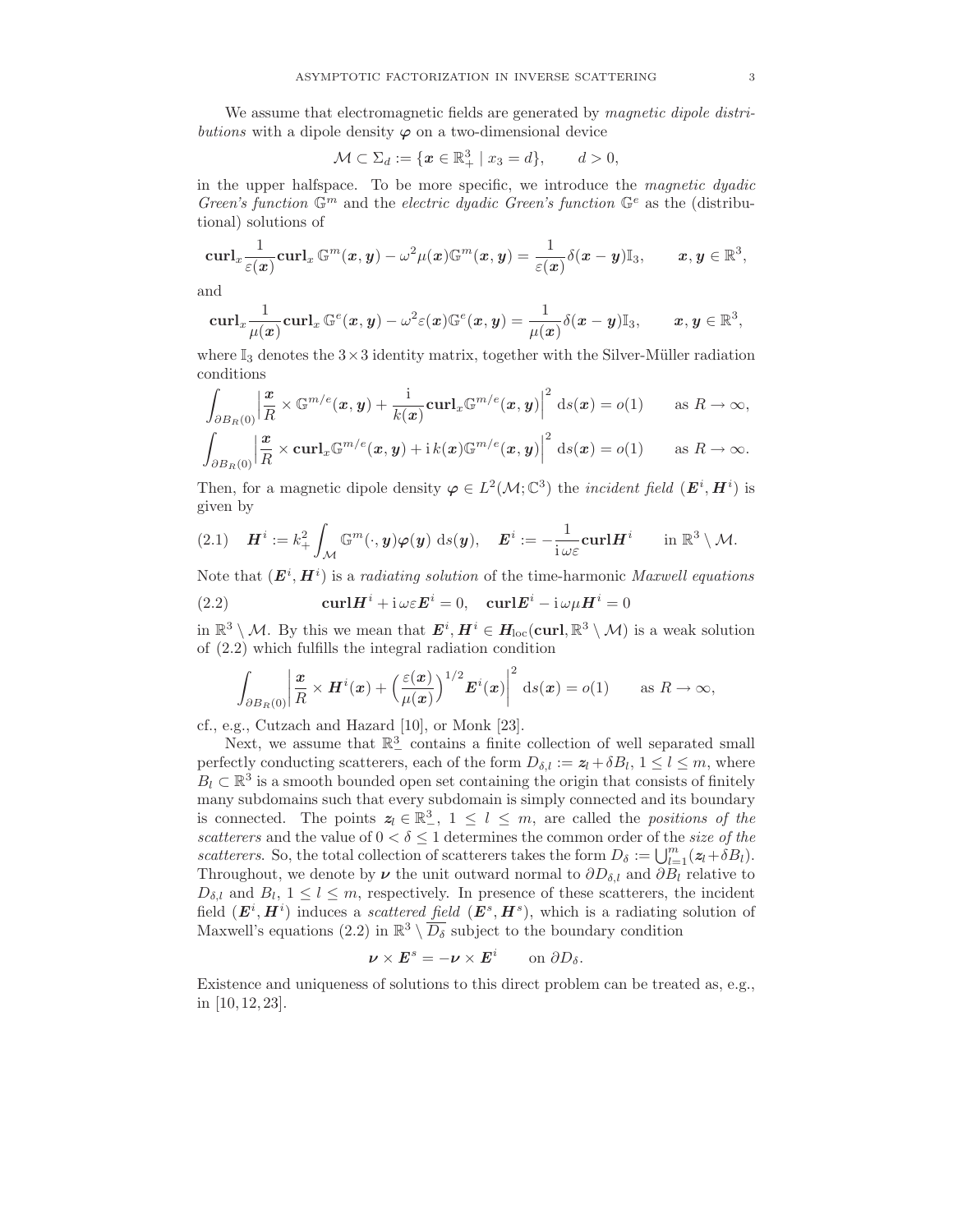

FIGURE 1. Sketch of the geometrical setup.

We shall assume that the measurement device not only imposes the incident fields, but also measures the corresponding scattered magnetic fields  $H^s$  on M, cf. Figure 1. The mapping of the imposed dipole density  $\varphi$  onto the scattered field  $H^s|_{\mathcal{M}}$  defines the near field measurement operator

$$
G_{\delta}: L^2(\mathcal{M}; \mathbb{C}^3) \to L^2(\mathcal{M}; \mathbb{C}^3), \quad G_{\delta} \varphi := \mathbf{H}^s|_{\mathcal{M}}.
$$

We study the behavior of  $G_{\delta}$  as  $\delta$  tends to zero, i.e., as the scatterers  $D_{\delta,l}$  shrink to the points  $z_l$ ,  $l = 1, ..., m$ . More precisely, as the scattered field  $H^s|\mathcal{M}$  tends to zero as  $\delta \to 0$ , we are concerned with the leading order term of  $\mathbf{H}^s|_{\mathcal{M}}$ , which has been determined in [17] analytically. Before we state this result in Theorem 2.2 below we recall the definition and two basic properties of the magnetic and electric polarizability tensors; cf., e.g., Ammari and Kang [3], or Dassios and Kleinman [11]. For this purpose, we need the transpose of the double layer operator  $K_{B_l}^0$  $T_i^{\top}$ :  $H^{-1/2}(\partial B_i; \mathbb{C}) \to H^{-1/2}(\partial B_i; \mathbb{C}),$ 

$$
\bigl(K_{B_l}^{0\top}\phi\bigr)(\boldsymbol{x}):=\int_{\partial B_l}\frac{\partial \Phi_0(\boldsymbol{x}-\boldsymbol{y})}{\partial \boldsymbol{\nu}(\boldsymbol{x})}\phi(\boldsymbol{y})\,\operatorname{d}\!s(\boldsymbol{y}),\qquad \boldsymbol{x}\in\partial B_l,
$$

 $l = 1, \ldots, m$ , where  $\Phi_0$  is the fundamental solution of the Laplace equation.

DEFINITION 2.1. For  $B_l$ ,  $l = 1, ..., m$ , the magnetic polarizability tensor  $\mathbb{M}_{B_l}^0 \in$  $\mathbb{R}^{3\times 3}$  is given by

$$
\mathbb{M}_{B_l}^0 := -\int_{\partial B_l} \boldsymbol{y} \bigg( \Big( -\frac{1}{2} I + K_{B_l}^{0\top} \Big)^{-1} \boldsymbol{\nu} \bigg)^{\!\top} (\boldsymbol{y}) \, \mathrm{d} s(\boldsymbol{y})
$$

and the *electric polarizability tensor*  $\mathbb{M}_{B_l}^{\infty} \in \mathbb{R}^{3 \times 3}$  is given by

$$
\mathbb{M}_{B_l}^{\infty} := \int_{\partial B_l} \boldsymbol{y} \bigg( \Big( \frac{1}{2} I + \overline{K}_{B_l}^{0\top} \Big)^{-1} \boldsymbol{\nu} \bigg)^{\!\top} (\boldsymbol{y}) \, \mathrm{d} s(\boldsymbol{y}).
$$

The matrices  $\mathbb{M}_{B_l}^0$  and  $\mathbb{M}_{B_l}^{\infty}$ ,  $l = 1, \ldots, m$ , are known to be symmetric and positive definite (cf. Friedman and Vogelius [14], or [3, pp. 91–93]).

THEOREM 2.2. ([16,17]) Suppose that  $\varphi \in L^2(\mathcal{M}; \mathbb{C}^3)$  and  $H^i$  is the corresponding incident field from (2.1). Furthermore, denote by  $\mathbb{M}^0_{B_1}, \ldots, \mathbb{M}^0_{B_m}$  and  $\mathbb{M}_{B_1}^{\infty}, \ldots, \mathbb{M}_{B_m}^{\infty}$  the magnetic and electric polarizability tensors corresponding to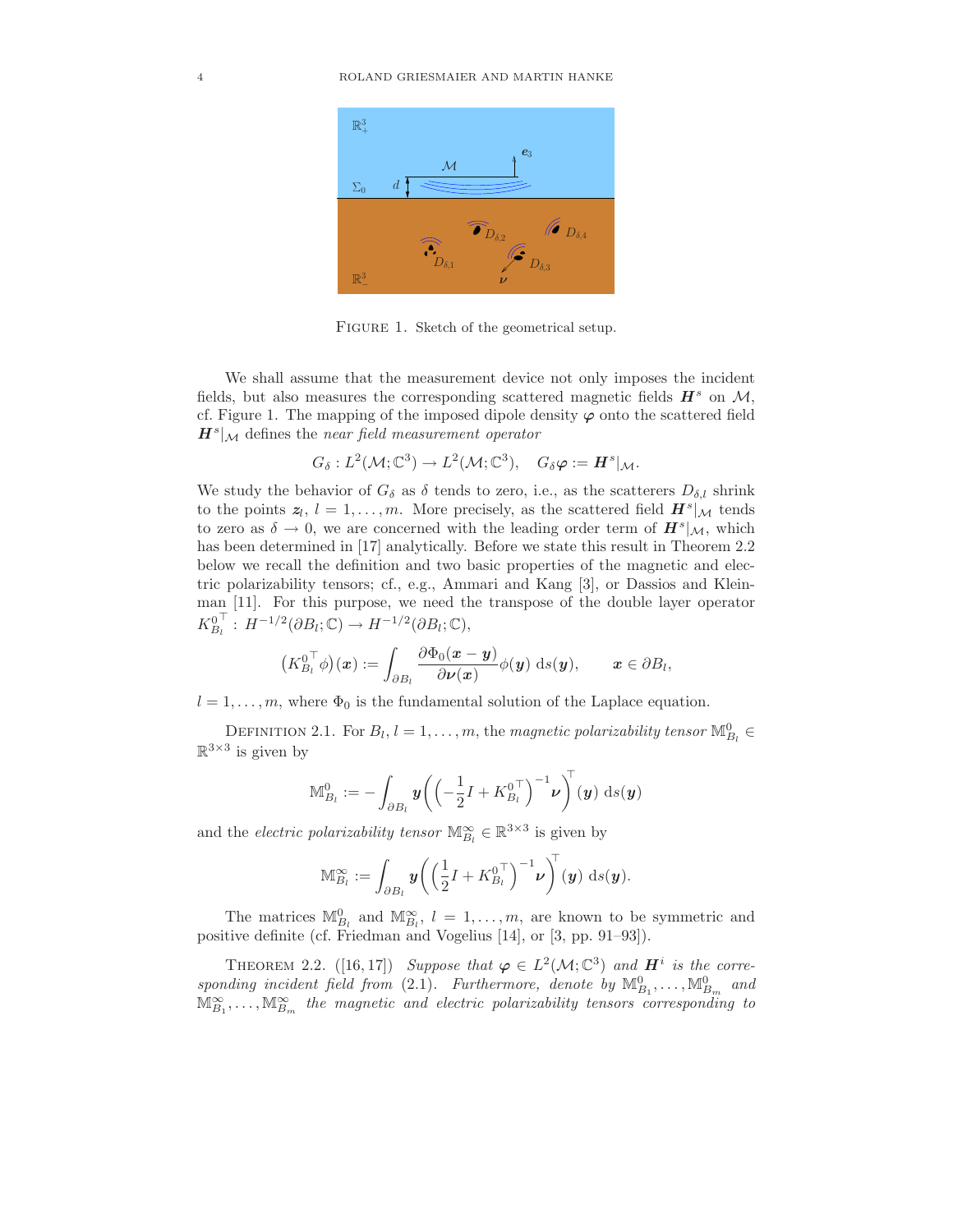$B_1, \ldots, B_m$ , respectively. Then,

(2.3) 
$$
G_{\delta}\varphi = \delta^3 \sum_{l=1}^{m} \left( -k_-^2 \mathbb{G}^m(\cdot, \mathbf{z}_l) \mathbb{M}_{B_l}^0 \mathbf{H}^i(\mathbf{z}_l) + \frac{\mu_-}{\mu_+} \mathbf{curl}_x \mathbb{G}^e(\cdot, \mathbf{z}_l) \mathbb{M}_{B_l}^{\infty} \mathbf{curl} \mathbf{H}^i(\mathbf{z}_l) \right) + \mathcal{O}(\delta^4)
$$

in  $L^2(\mathcal{M}; \mathbb{C}^3)$  as  $\delta \to 0$ . The last term on the right-hand side is bounded by  $C\delta^4\|\varphi\|_{L^2(\mathcal{M};\mathbb{C}^3)}$ , where the constant  $C>0$  is independent of  $\delta$  and  $\varphi$ .

By (2.3), the scattered magnetic field due to finitely many well separated small perfectly conducting scatterers consists essentially of two terms for each scatterer: The first term  $-k_-^2 \mathbb{G}^m(\cdot, z_l) \mathbb{M}_{B_l}^0 \boldsymbol{H}^i(z_l)$ , called *magnetic part* below, is the magnetic field of a magnetic dipole at the position of the scatterer  $z<sub>l</sub>$ . The polarization of this dipole is given by the magnetic polarizability tensor times the incident magnetic field at  $z_l$ . The second term  $\frac{\mu_-}{\mu_+} \mathbf{curl}_x \mathbb{G}^e(\cdot, z_l) \mathbb{M}_{B_l}^{\infty} \mathbf{curl} \mathbf{H}^i(z_l)$ , called *electric part* below, is the magnetic field of an electric dipole at  $z_l$ . Its polarization is given by the electric polarizability tensor times the incident electric field at  $z_l$ . In other words, the dominating term of the expansion (2.3) may be interpreted as the magnetic field on M due to *fictitious* magnetic and electric sources at the positions  $z_l$ ,  $l = 1, ..., m$ .

Following [17] we rewrite (2.3) in operator form as

(2.4) 
$$
G_{\delta} = \delta^3 T + \mathcal{O}(\delta^4),
$$

and note that the leading order term  $T$  is an operator of rank  $6m$ , the range of which is spanned by the columns of  $\mathbb{G}^m(\cdot, z_l)$  and  $\operatorname{curl}_x \mathbb{G}^e(\cdot, z_l)$ ,  $1 \leq l \leq m$ . Accordingly, if  $(\sigma_l, \mathbf{u}_l, \mathbf{v}_l)_{l=1,\dots,6m}$  denote the singular values and singular vectors of T and  $(\sigma_l^{\delta}, u_l^{\delta}, v_l^{\delta})_{l \in \mathbb{N}}$  the singular values and singular vectors of  $G_{\delta}$  (with the singular values in nonincreasing order counting multiplicities), then it follows from classical perturbation theory for linear operators that

(2.5) 
$$
(\sigma_l^{\delta})^2 = \delta^6 \sigma_l^2 + \mathcal{O}(\delta^7), \qquad l \in \mathbb{N},
$$

where we have set  $\sigma_l = 0$  for  $l > 6m$ . Due to (2.5) we can say that the left singular vectors of the dominating 6m singular values of  $G_{\delta}$  span the *essential range* of  $G_{\delta}$ .

#### 3. Numerical illustration

In the sequel we illustrate Theorem 2.2 numerically. Our computations correspond to an experimental setup where the measurement device operates on a square M of size  $50 \times 50 \text{ cm}^2$  parallel to the surface of ground, with its center  $d = 10$  cm above the origin. The incident fields have a frequency of  $20 \text{ kHz}$ , corresponding to an angular velocity of  $\omega = 1.26 \cdot 10^5 \text{ s}^{-1}$ , which is roughly the operating frequency of certain off-the-shelf hand-held metal detectors. Concerning the background medium we will distinguish between vacuum in all of  $\mathbb{R}^3$ , i.e.,

$$
\varepsilon_+ = \varepsilon_- = \varepsilon_0 = 8.85 \cdot 10^{-12} \text{ Fm}^{-1}, \qquad \mu_+ = \mu_- = \mu_0 = 1.26 \cdot 10^{-6} \text{ Hm}^{-1},
$$

corresponding to  $k_{+} = k_{-} = 4.22 \cdot 10^{-4} \,\mathrm{m}^{-1}$  and a wave length of  $\lambda_{+} = \lambda_{-} =$ 14.9 km, and a two-layered medium as a more realistic test case for subsurface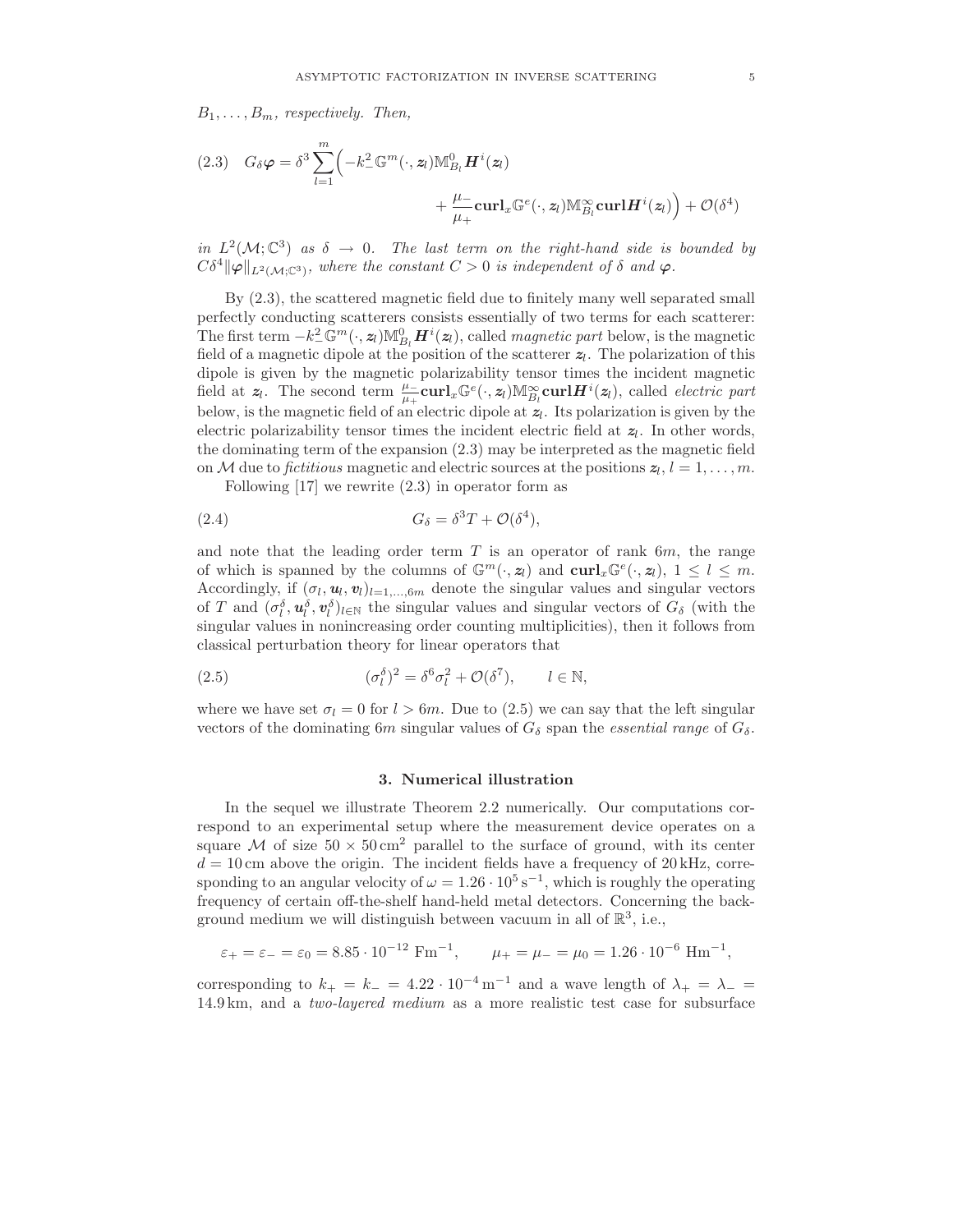

FIGURE 2. Singular values of the measurement operators  $G_{\delta}$  from Example 3.1 for  $\delta = 1, \delta = 10^{-1}$ , and  $\delta = 10^{-2}$  (from left to right).

exploration, where  $\varepsilon_+ = \varepsilon_0$  and  $\mu_+ = \mu_0$  as above, and

$$
\varepsilon_{-} = \varepsilon_{0} \left( \varepsilon_{r} + i \frac{\sigma}{\omega \varepsilon_{0}} \right) = (0.867 + i 59.5) \cdot 10^{-10} \text{ Fm}^{-1},
$$
  

$$
\mu_{-} = (1 + \chi)\mu_{0} = 1.26 \cdot 10^{-6} \text{ Hm}^{-1},
$$

modelling air and soil, respectively. The particular electromagnetic soil parameters  $\sigma = 7.5 \cdot 10^{-4}$  Sm<sup>-1</sup>,  $\chi = 1.9 \cdot 10^{-5}$ , and  $\varepsilon_r = 9.8$  refer to a poor clay sand, cf. Igel and Preetz [21]. The wave number for the soil is  $k_ - = (7.77 + 17.66) \cdot 10^{-3} \,\mathrm{m}^{-1}$ , corresponding to a wave length of  $\lambda_-=0.81$  km. In either case the wave length we experience is larger by many orders of magnitude than the scattering obstacles that we are looking for.

In practice we only have a finite amount of incident fields and a discrete set of measurements of the corresponding scattered fields. We assume that measurements of the scattered fields  $\mathbf{H}^s$  are available for all points of a regular square  $n \times n$  grid  $\mathcal{M}_h \subset \mathcal{M}$  with mesh width h, and that every mesh point  $y \in \mathcal{M}_h$  and each of the three Cartesian coordinate directions  $e_j$ ,  $j = 1, 2, 3$ , is used to generate an incident field  $\mathbf{H}^{i} = k_{+}^{2} \mathbb{G}^{m}(\cdot, y) e_{j}$  of a magnetic dipole in y with polarization  $e_{j}$ . In our examples, we use  $n = 6$  and, accordingly,  $h = 10$  cm. An appropriate ordering of these data in a  $108 \times 108$  matrix  $G_{\delta,h}$  is known as the *multistatic response matrix*, cf., e.g., [13].

Example 3.1. To illustrate Theorem 2.2 we generate data for a perfectly conducting small ellipsoidal scatterer  $D_{\delta} = z + \delta B$ ,  $0 < \delta \leq 1$ , in vacuum, sitting  $20 \text{ cm}$  below the origin. The semi axes of  $B$  are aligned with the coordinate axes and are 9, 7, and 5 cm long, respectively.

Figure 2 shows the corresponding 20 largest singular values of the resulting multistatic response matrices, using three values of  $\delta$  ranging from  $\delta = 1$  over  $\delta = 10^{-1}$  down to  $\delta = 10^{-2}$ . According to (2.5), we expect to see 6 singular values of order  $\mathcal{O}(\delta^3)$ , while the remaining singular values should be of order  $\mathcal{O}(\delta^4)$ . In fact, the six dominating singular values, which are of the order  $10^{-5}$  down to  $10^{-8}$ for  $\delta = 1$  are, roughly, reduced by six orders of magnitude for  $\delta = 10^{-2}$ , which is exactly as predicted by the theory. Beginning with the seventh singular value (of the order  $10^{-8}$  for  $\delta = 1$ ) the reduction is significantly stronger, namely nine and more orders of magnitude. For  $\delta = 10^{-2}$  the gap between the dominating six and the remaining singular values is very distinct.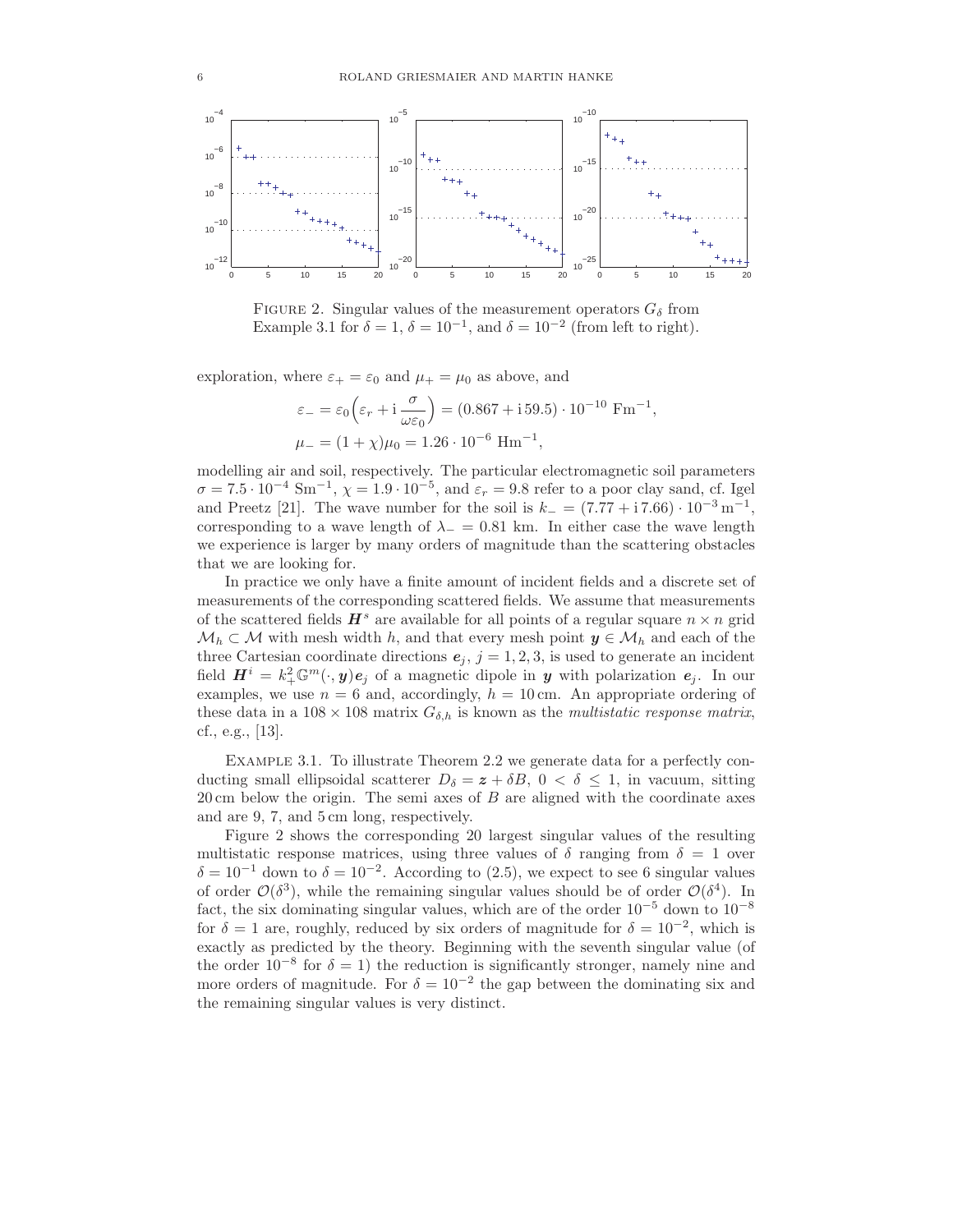We mention that the results are much alike for the two-layered medium, although the separation of the dominating six singular values is less pronounced in that case. We refer to [16, pp. 91–93] for details and visualizations.  $\Box$ 

As a general rule we have found in all our numerical experiments that the dominating 6 singular values come in two close triples that are well separated from each other: In Figure 2, for example, the two triples are separated by about two orders of magnitude, essentially independent of the value of  $\delta$ . This separation is due to the fact that our wave length is much larger than the distance between the scatterer and the measurement device. To understand this somewhat better we provide an analytical example.

EXAMPLE 3.2. Denote by  $B$  the unit sphere and assume that a perfectly conducting sphere shaped scatterer  $D_{\delta} = z + \delta B$  is buried at position z in a homogeneous background medium. The incident field is generated by a single magnetic dipole with polarization p at the origin, i.e.,  $H^i = k^2 \mathbb{G}(\cdot, 0)p$  and  $\mathbf{E}^i = \mathrm{i} \omega \mu \mathbf{curl}_x \mathbb{G}(\cdot, 0) \mathbf{p}$ , where  $\mathbb{G}$  denotes the dyadic Green's function for Maxwell's equations in the homogeneous background medium. (For homogeneous media the magnetic and electric dyadic Green's function coincide.) The magnetic and the electric polarizability tensors for the unit sphere B are given by  $\mathbb{M}_{B}^{0} = 2\pi \mathbb{I}_{3}$  and  $\mathbb{M}_{B}^{\infty} = 4\pi\mathbb{I}_{3}$ , respectively (cf. [3]). According to (2.3) the scattered field in the origin is given by

$$
H^{s}(0) = -\delta^{3}(2\pi k^{4}\mathbb{G}(z,0)\mathbb{G}(z,0)p + 4\pi k^{2}\mathrm{curl}_{x}\mathbb{G}(z,0)\mathrm{curl}_{x}\mathbb{G}(z,0)p + \mathcal{O}(\delta^{4}).
$$

To estimate the magnetic and the electric part of the leading order term in this asymptotic expansion, we recall the explicit form of the dyadic Green's function for the homogeneous medium,

(3.1) 
$$
\mathbb{G}(z,0) = \Phi_k(z)\mathbb{I}_3 + \frac{1}{k^2}\nabla_x \operatorname{div}_x(\Phi_k(z)\mathbb{I}_3), \qquad z \neq 0,
$$

where  $\Phi_k(z) = e^{ik|z|}/(4\pi|z|)$  denotes the fundamental solution of the Helmholtz equation (cf., e.g., [23]). A short calculation shows that

$$
\mathbb{G}(z,0) = \Phi_k(z)\mathbb{I}_3 - \Phi_k(z)\frac{1}{|z|^2} \begin{pmatrix} z_1z_1 & z_1z_2 & z_1z_3 \\ z_1z_2 & z_2z_2 & z_2z_3 \\ z_1z_3 & z_2z_3 & z_3z_3 \end{pmatrix}
$$
  
+  $\frac{1}{k^2} \left( i k - \frac{1}{|z|} \right) \Phi_k(z)\frac{1}{|z|^3} \begin{pmatrix} -2z_1^2 + z_2^2 + z_3^2 & -3z_1z_2 & -3z_1z_3 \\ -3z_1z_2 & z_1^2 - 2z_2^2 + z_3^2 & -3z_2z_3 \\ -3z_1z_3 & -3z_2z_3 & z_1^2 + z_2^2 - 2z_3^2 \end{pmatrix}$ 

and

$$
\operatorname{\mathbf{curl}}_x \mathbb{G}(\boldsymbol{z},\boldsymbol{0}) = \left(\mathrm{i}\,k - \frac{1}{|\boldsymbol{z}|}\right) \Phi_k(\boldsymbol{z}) \frac{1}{|\boldsymbol{z}|} \begin{pmatrix} 0 & -z_3 & z_2 \\ z_3 & 0 & -z_1 \\ -z_2 & z_1 & 0 \end{pmatrix}.
$$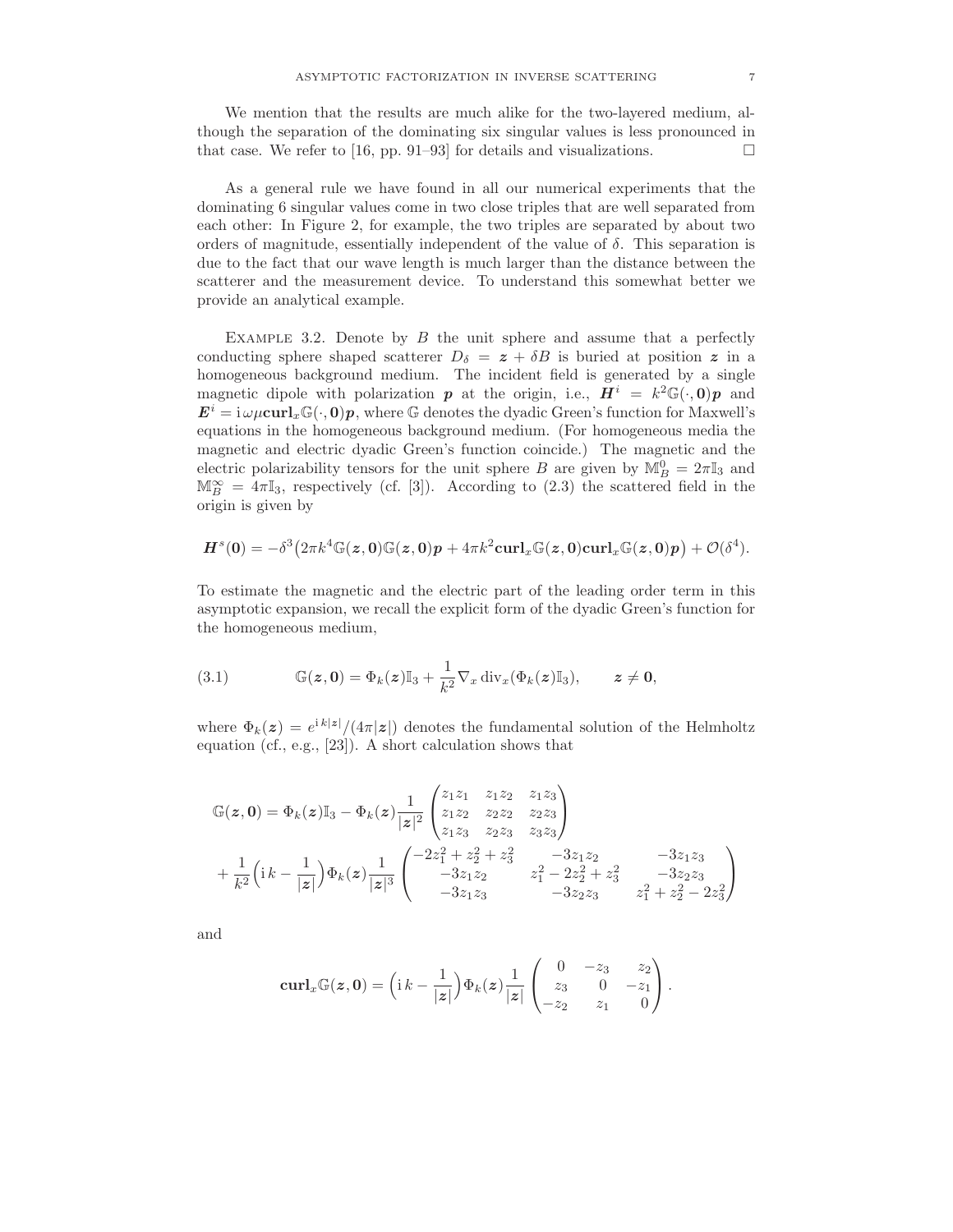Assuming that  $k|z| \ll 1$ , we expand  $\frac{1}{k} \Phi_k(z)$ ,  $\frac{1}{k} \mathbb{G}(z,0)$ , and  $\frac{1}{k^2} \text{curl}_x \mathbb{G}(z,0)$  in terms of k and obtain that

$$
\frac{1}{k}\Phi_k(z) = \frac{1}{4\pi k|z|} + \frac{i}{4\pi} - \frac{k|z|}{8\pi} + \mathcal{O}\big((k|z|)^2\big),
$$
\n
$$
\frac{1}{k}\mathbb{G}(z,0) = -\frac{1}{4\pi (k|z|)^3} \frac{1}{|z|^2} \begin{pmatrix} -2z_1^2 + z_2^2 + z_3^2 & -3z_1z_2 & -3z_1z_3\\ -3z_1z_2 & z_1^2 - 2z_2^2 + z_3^2 & -3z_2z_3\\ -3z_1z_3 & -3z_2z_3 & z_1^2 + z_2^2 - 2z_3^2 \end{pmatrix}
$$
\n
$$
+ \mathcal{O}\bigg(\frac{1}{k|z|}\bigg),
$$

and

$$
\frac{1}{k^2}\mathbf{curl}_x\mathbb{G}(\mathbf{z},\mathbf{0})=-\frac{1}{4\pi(k|\mathbf{z}|)^2}\frac{1}{|\mathbf{z}|}\begin{pmatrix}0&-z_3&z_2\\z_3&0&-z_1\\-z_2&z_1&0\end{pmatrix}+\mathcal{O}(1).
$$

Thus, the magnetic part of the scattered magnetic field satisfies

$$
-2\pi k^4 \mathbb{G}(z,0) \mathbb{G}(z,0) p
$$
  
=  $-k^6 \left( \frac{1}{8\pi (k|z|)^6} \frac{1}{|z|^4} \begin{pmatrix} -2z_1^2 + z_2^2 + z_3^2 & -3z_1 z_2 & -3z_1 z_3 \\ -3z_1 z_2 & z_1^2 - 2z_2^2 + z_3^2 & -3z_2 z_3 \\ -3z_1 z_3 & -3z_2 z_3 & z_1^2 + z_2^2 - 2z_3^2 \end{pmatrix}^2 p$   
+  $\mathcal{O}\left(\frac{1}{(k|z|)^4}\right)\right),$ 

and the electric part of the scattered magnetic field fulfills

 $-4\pi k^2 \hbox{\rm curl}_x \mathbb{G}(\pmb{z},\pmb{0}) \hbox{\rm curl}_x \mathbb{G}(\pmb{z},\pmb{0})$  $=-k^6\left(\frac{1}{4\pi(k)}\right)$  $4\pi(k|z|)^4$ 1  $|z|^2$  $\sqrt{ }$  $\overline{1}$ 0  $-z_3$   $z_2$  $z_3$  0 − $z_1$  $-z_2$   $z_1$  0  $\setminus$  $\overline{1}$ 2  $p + \mathcal{O}\left(\frac{1}{(k|z|)}\right)$  $(k|z|)^2$  $\bigg)$ .

Since we have assumed  $k|z| \ll 1$ , it follows that

$$
\frac{1}{(k|\boldsymbol{z}|)^4} \ll \frac{1}{(k|\boldsymbol{z}|)^6},
$$

and hence, the magnetic part of the scattered magnetic field is significantly larger than the electric part (for low frequencies and in the near field).  $\Box$ 

As we have thus seen, for our very small frequencies the magnetic part of the scattered field can be expected to dominate the electric part of the field. Since the essential range of  $G_{\delta}$  is close to the range of T, which is spanned by the columns of  $\mathbb{G}^m(\cdot,z)$  and  $\operatorname{curl}_x\mathbb{G}^e(\cdot,z)$ , respectively, this suggests that the three dominating singular values correspond to the magnetic part, i.e. that the corresponding left singular vectors span the columns of  $\mathbb{G}^m(\cdot, z)$ .

In fact, this can be verified numerically. To this end we compute the left singular vectors for the three dominating singular values of the multistatic response matrix of Example 3.1 with parameter  $\delta = 0.01$  (corresponding to the right-most plot in Figure 2). As a result we see that the angle between the span of the columns of the magnetic dyadic Green's function  $\mathbb{G}^m(\cdot, z)$  and any of these three singular vectors is below 0.016.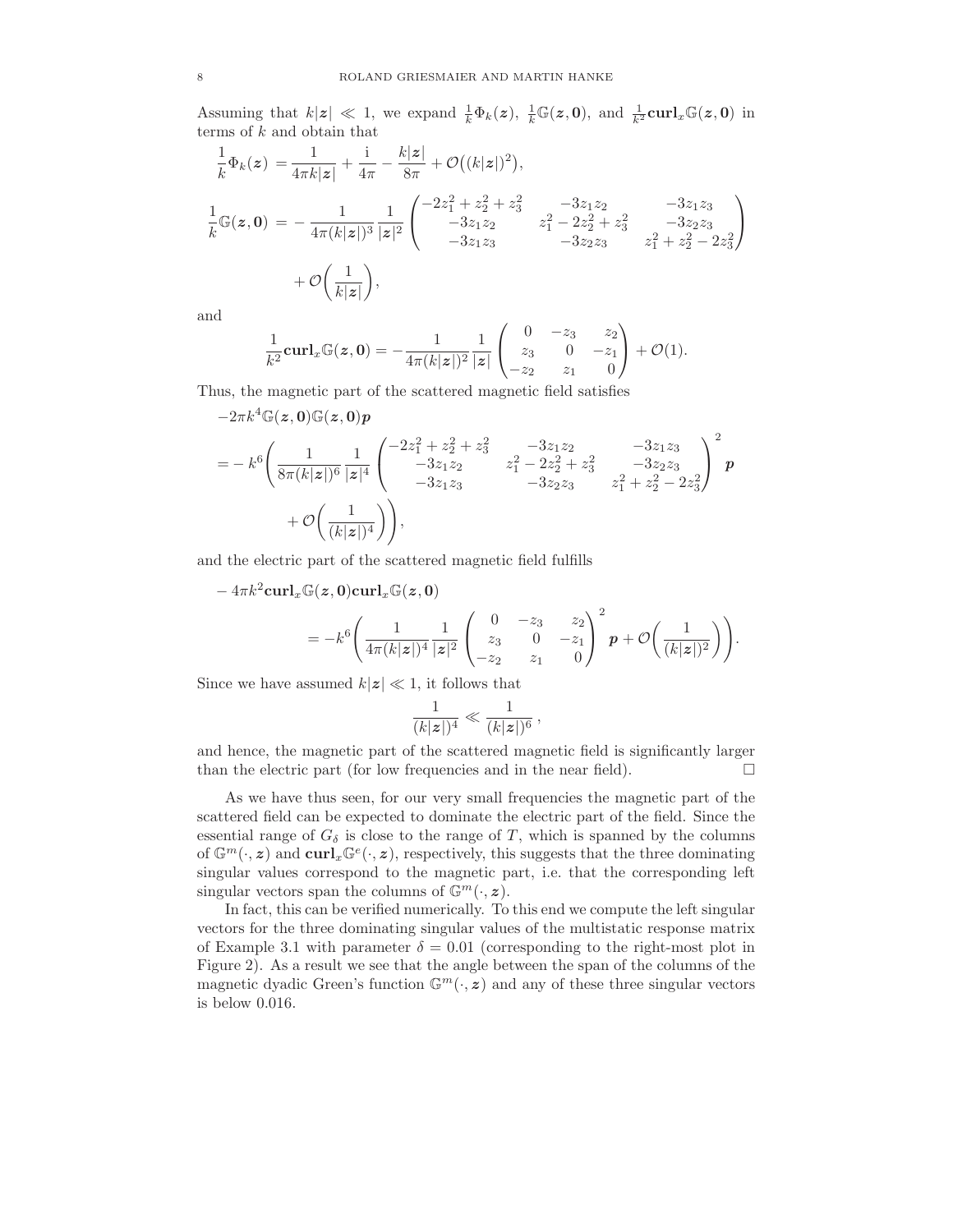Although it is tempting to believe that the second triple of singular values now corresponds to the electric part of the scattered field, the latter is not entirely true. In fact, if this were correct then the analysis of Example 3.2 would indicate that the two triples are separated by, roughly,  $\mathcal{O}((k|z|)^2)$ , which corresponds to  $10^{-8}$ , approximately, and not to 10−<sup>2</sup> as in Figure 2. Note that the singular vectors corresponding to the second triple can only belong to the electric part of the scattered field if the electric part is orthogonal to the magnetic part. This, however, is not true in general, as has been demonstrated analytically in [1, 19] for a homogeneous as well as a two-layered background medium, and in greatest detail in [20] for the homogeneous case. Accordingly, the singular vectors do not split exactly in magnetic and electric ones, and as a consequence, the gap between the two triples in Figure 2 is not as large as one might expect from the estimate in Example 3.2.

# 4. A MUSIC-type reconstruction method for the inverse problem

Similar to [7], the asymptotic formula (2.3) can be used to justify a MUSICtype reconstruction method suggested independently by Iakovleva, Lesselier, et al. in [1, 19].

To this end we recall that  $T$  of  $(2.4)$  is an operator of rank  $6m$  whose range is spanned by the columns of  $\mathbb{G}^m(\cdot, z_l)$  and  $\mathbf{curl}_x \mathbb{G}^e(\cdot, z_l)$ ,  $1 \leq l \leq m$ . Vice versa, using the unique continuation and reflection principles one can show that the dipole function

(4.1) 
$$
g_{y,d} := (\mathbb{G}^m(\cdot,y)d_1 + \operatorname{curl}_x \mathbb{G}^e(\cdot,y)d_2)|_{\mathcal{M}}
$$

with  $y \in \mathbb{R}^3_+$  and  $d = (d_1, d_2) \in \mathbb{C}^3 \times \mathbb{C}^3 \setminus (0, 0)$  belongs to the range  $\mathcal{R}(T)$  of T, if and only if  $y \in \{z_1, \ldots, z_m\}$ , cf. [17, Prop. 9.3].

If P denotes the orthogonal projector on  $\mathcal{R}(T)$  and  $\beta(\mathbf{y})$  the angle between  $g_{y,d}$ and  $\mathcal{R}(T)$  then

$$
\cot \beta(\boldsymbol{y}) = \frac{\|P \boldsymbol{g}_{y,d}\|_{\boldsymbol{L}^2(\mathcal{M};\mathbb{C}^3)}}{\|(I-P) \boldsymbol{g}_{y,d}\|_{\boldsymbol{L}^2(\mathcal{M};\mathbb{C}^3)}}
$$

,

and this cotangent gets large, if the angle between  $g_{y,d}$  and the range of T is small. In particular, we have

$$
(4.2) \t\t y \in \{z_l \mid l=1,\ldots,m\} \iff \beta(y)=0 \iff \cot \beta(y)=\infty.
$$

In view of (2.4) the projector P on  $\mathcal{R}(T)$  is essentially the same for small values of  $\delta$  as the projector

$$
P_{6m}^{\delta} : L^2(\mathcal{M}; \mathbb{C}^3) \to \mathrm{span}_{\mathbb{C}}\{\boldsymbol{u}_1^{\delta}, \ldots, \boldsymbol{u}_{6m}^{\delta}\}
$$

on the essential range of  $G_{\delta}$ . With the given data we may therefore replace P by  $P_{6m}^{\delta}$ , and approximate

(4.3) 
$$
\cot \beta(\boldsymbol{y}) \approx \frac{\|P_{6m}^{\delta} \boldsymbol{g}_{y,d}\|_{\boldsymbol{L}^2(\mathcal{M};\mathbb{C}^3)}}{\|(I - P_{6m}^{\delta}) \boldsymbol{g}_{y,d}\|_{\boldsymbol{L}^2(\mathcal{M};\mathbb{C}^3)}} =: \cot \beta_{6m}^{\delta}(\boldsymbol{y}).
$$

In view of (4.2) we therefore expect to see large values of  $\cot \beta_{6m}^{\delta}(\mathbf{y})$  for test points  $y \in \mathbb{R}^3_$  which are close to the points  $z_l, l = 1, \ldots, m$ .

It remains to determine the parameter  $m \in \mathbb{N}$ , i.e., the unknown number of scatterers. According to  $(2.5)$  this amounts to estimate the dimension of the essential range of  $G_{\delta}$ , i.e., to search for a reasonable gap in its singular values. Whether this works in practice, strongly depends on the amount of noise in the data and on the particular configuration of the scatterers.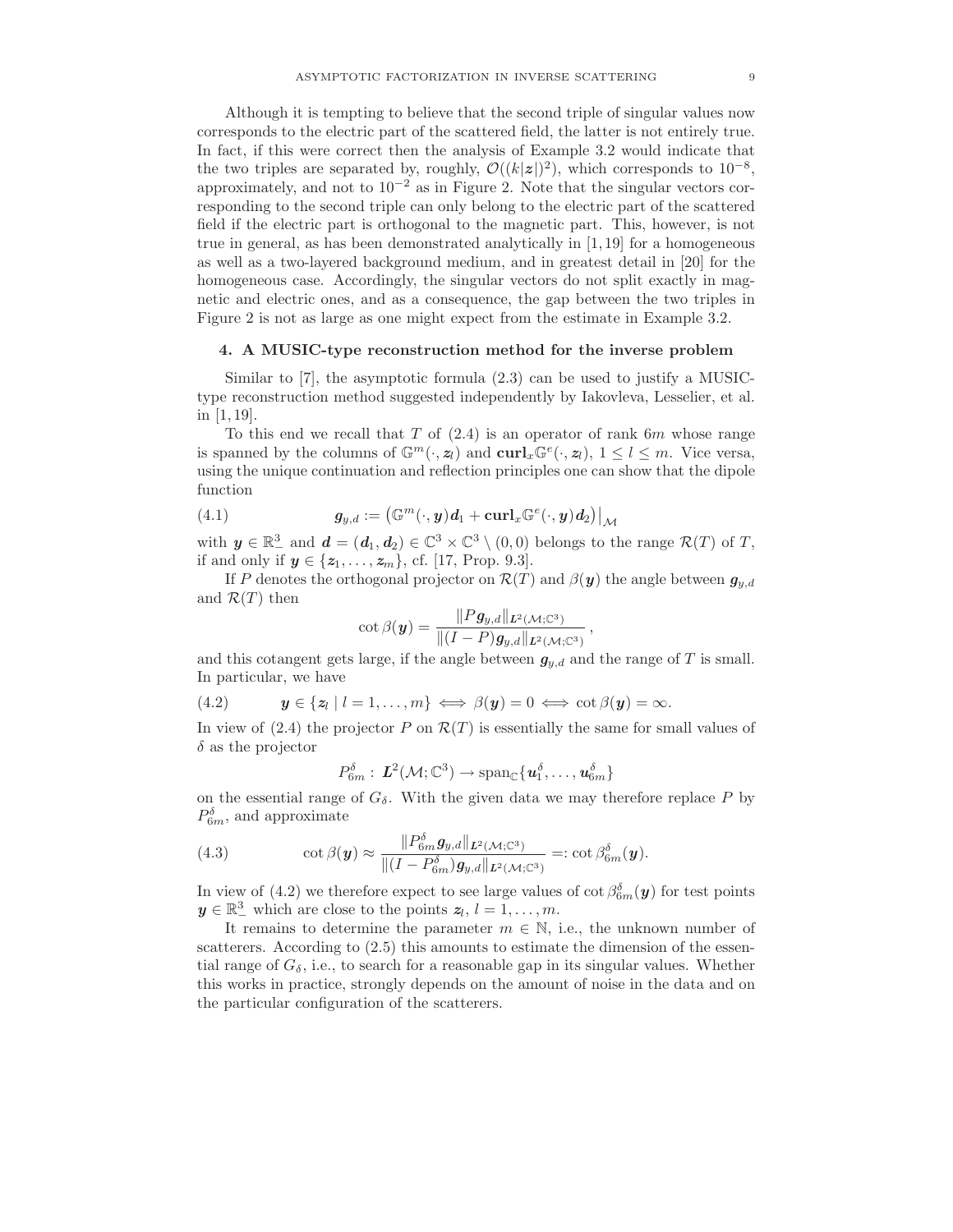

Figure 3. "Two-layered" reconstruction from Example 4.1 (left) vs. "homogeneous" reconstruction from Example 4.2 (right).

Alternatively, one can visualize color coded plots of the cotangent cot  $\beta_l^{\delta}$  of (4.3) for a sequence of increasing subspace dimensions  $l = 6, 12, 18, \ldots$ . Note that the fraction in the middle of  $(4.3)$  is monotonically increasing with l, and typically, the number of reconstructed scatterers is also increasing with l until all the scatterers have been found. This strategy from [7] has worked well in all our numerical examples.

Concerning the discrete setting with a finite grid and corresponding multistatic response matrix, it has been shown by Kirsch [22, Thm. 2.1] (see also [1, Prop. 6.3]) that for a fixed number  $m$  of scatterers the range characterization  $(4.2)$  carries over to this discrete setting, provided that the number  $n^2$  of grid points is sufficiently large. Our numerical experience suggests that in practice fairly small numbers  $n$ already suffice for this purpose, e.g.,  $n^2 = 9$  in case of  $m = 2$  scatterers. As a consequence, the singular value decomposition of the mulistatic response matrix is usually cheap to compute.

Due to the reciprocity principle the multistatic response matrix should be complex symmetric with respect to the proper discrete inner product. However, due to noise in the data the given matrix fails to do so in general. On the other hand, the size of this failure can be used to estimate the noise in the data and the reliability of the computed singular values, compare [15, Sect. 7]. Only those singular values that stick out of this noise level can be considered reliable.

At this point we emphasize that the singular values of  $G$  decay superlinearly to zero and therefore, in the presence of noise the given data contain only very limited information about the scatterers: the inverse obstacle problem is ill-posed, cf., e.g., Colton and Kress [9]. The a priori information we use, though, i.e., the smallness of the scatterers, stabilizes the problem because most of the information that is required to restore the positions  $z_l$ ,  $l = 1, \ldots, m$ , is encoded in the dominating 6m singular values, only.

Example 4.1. A first numerical example of the MUSIC-type implementation described above has already been presented in [17], where a reconstruction has been shown of two small perfectly conducting ellipsoidal obstacles, with semi axes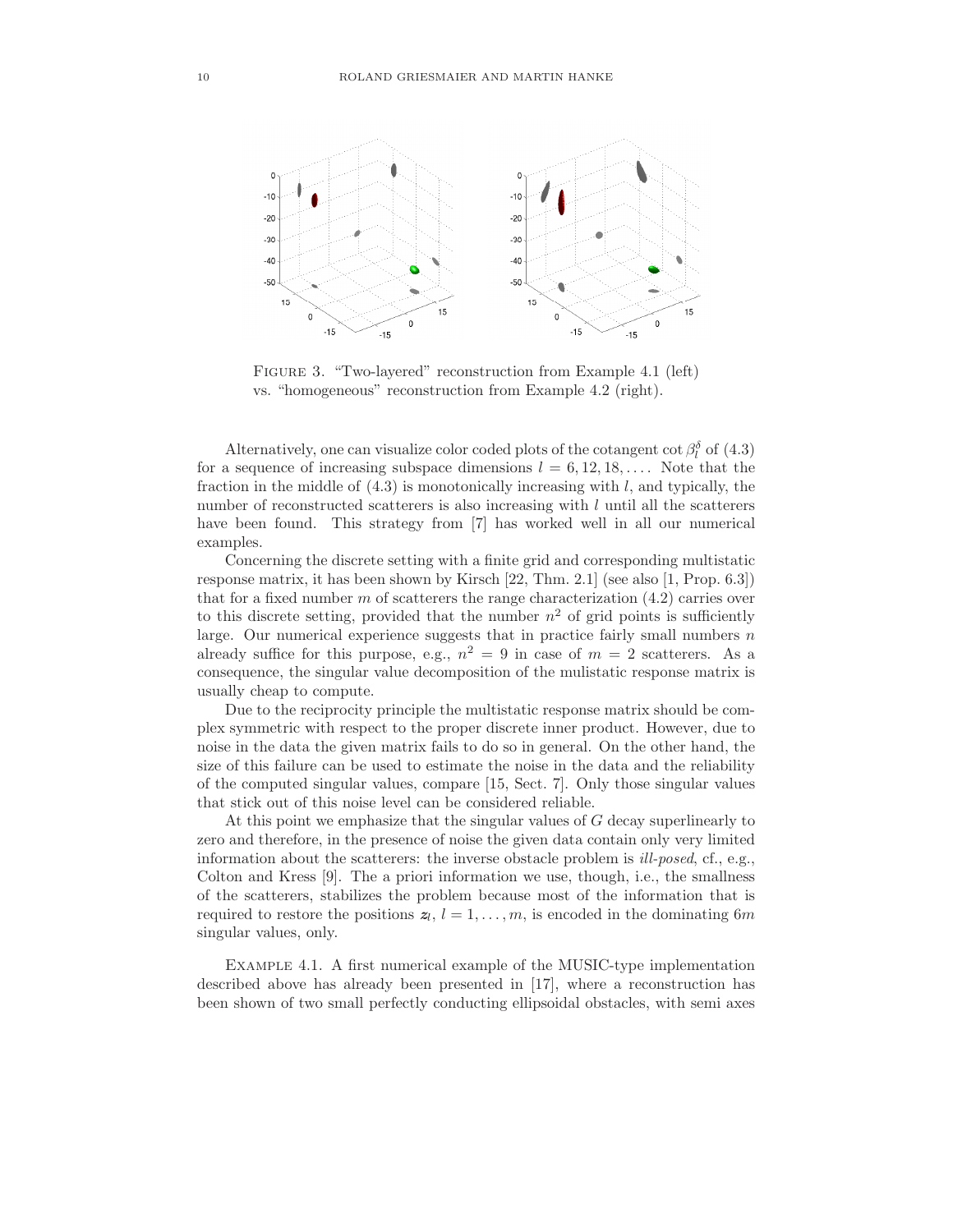of length  $(0.1, 0.2, 0.3)$  cm and  $(2, 3, 1)$  cm, respectively, buried in the lower halfspace (the soil) of the two-layered background medium described in Section 3, see also the left-hand plot of Figure 3. The centers of the two ellipsoids are at the positions  $(-15, 15, -10)$  cm and  $(15, -15, -40)$  cm, respectively. The forward data for this example contain an estimated numerical error of 4%, and some additional (uniformly distributed) random noise of about 3%. Our MUSIC-type reconstruction is based on the test function (4.1) with polarization vector  $\mathbf{d} = (\mathbf{e}_3, \mathbf{e}_3)$  and recovers the position of both scatterers, it even indicates the orientation of the ellipsoidal objects. Note that the plot in Figure 3 not only visualizes the reconstructed positions of the two scatterers but also their projections onto the boundaries of the box to enhance the three dimensional perspective.

Figure 3 differs from the one in [17], as different isosurfaces are shown in different areas of the region of interest: The component of the isosurface showing the upper obstacle corresponds to  $\cot \beta_{12}^{\delta}(y) = 25$ , whereas the other one uses the value  $\cot \beta_{12}^{\delta}(\mathbf{y}) = 125$ . This is one of the major advantages of these MUSIC-type methods, that the choice of the test points  $y$  as well as their density can be steered adaptively, which can be utilized to zoom in on relevant parts of the region of interest.

For the two-layered medium the time consuming part of the inversion process consists in the evaluation of the test functions  $g_{y,d}$  on the grid  $\mathcal{M}_h$  for each sampling point  $y$  in the region of interest. According to  $(4.1)$  these test functions are superpositions of magnetic dyadic Green's functions and the curls of electric dyadic Green's functions for the two-layered medium, which are not known in closed form, but only via Hankel transforms. So, the computation of  $g_{y,d}$  requires the evaluation of these Hankel transforms, for which we have used an implementation which goes back to Anderson [5], and which has been made available on the web by Borchers [6]. On the other hand, the dyadic Green's function for the homogeneous background medium is known explicitly, cf. (3.1), and can be implemented efficiently.

Our numerical experiments indicate (see Schneider [24] for an analytical justification) that in the low frequency regime which is considered here, the Green's functions for the air/soil layered medium do not differ very much from the Green's functions for air alone. Thus, we can use the test function

(4.4) 
$$
\boldsymbol{g}_{y,d}^{hom} := (\mathbb{G}(\cdot, \boldsymbol{y})\boldsymbol{d}_1 + \mathbf{curl}_x \mathbb{G}(\cdot, \boldsymbol{y})\boldsymbol{d}_2)|_{\mathcal{M}}
$$

instead of (4.1) for an implementation of the MUSIC-type inversion.

Example 4.2. For a numerical illustration we pick the same example as before, but now use the homogeneous test function (4.4) (with the same polarization vector  $\mathbf{d} = (\mathbf{e}_3, \mathbf{e}_3)$  as above) for the reconstruction. The right-hand side plot of Figure 3 shows the corresponding reconstruction and allows a comparison with the reconstruction obtained with the correct test function (4.1). (The isosurface values are somewhat smaller here, namely 20 and 85 instead of the values 25 and 125 that have been used above.) Both variants of the algorithm detect the two scatterers at about the correct location, but for this simplified algorithm here, the orientation that is shown in the plot is not the real one. This can also be seen from the color coded plots of horizontal cross sections of  $\cot \beta_{12}^{\delta}$  in Figure 4. For these plots the cotangents have been evaluated for all sampling points on an equidistant grid with mesh width 0.5 cm only. While the two plots in the top row correspond to the original version with the two-layered test function  $(4.1)$ , the bottom row shows the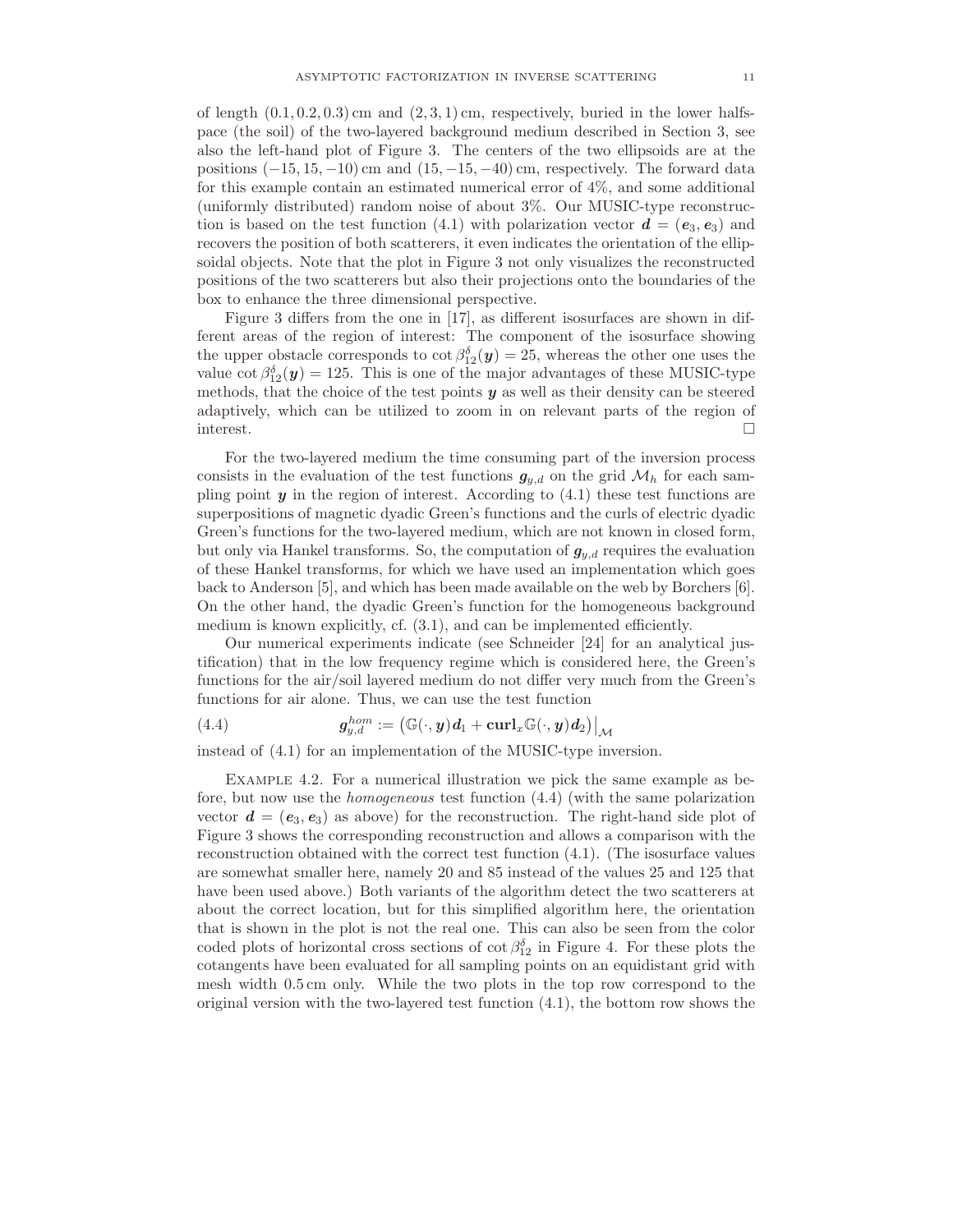

FIGURE 4. Cross-sectional plots of  $\cot \beta_{12}^{\delta}(y)$  for the "homogeneous" reconstruction from Example 4.2 (top row) vs. the "twolayered" reconstruction from Example 4.1 (bottom row) at  $y_3 =$  $-10 \text{ cm}$  (left) and  $y_3 = -40 \text{ cm}$  (right).

corresponding plots for the homogeneous test function (4.4) that has been used in the present example. In both rows the left-hand plot refers to the horizontal cross section at  $y_3 = -10$  cm, whereas the right-hand plot shows the cross section for  $y_3 = -40$  cm. For ease of comparison we have used the same color codes in all four plots; we remark, however, that with the two-layered test function (4.1) the peak of cot  $\beta_{12}^{\delta}$  at the lower cross section  $y_3 = -40$  cm is much more significant than for the homogeneous test function.

In summary, the reconstruction with the correct two-layered test function is somewhat better, but the computation of the other reconstruction has been about 85 times faster.

Naturally, one should also investigate the limitations of the method. For example, one may ask: How many obstacles can be determined simultaneously this way? The answer depends on various parameters, the obvious ones being size, depth, and noise.

Because of the ill-posedness of the problem, the crucial point here is the noise level, whereas the actual number of obstacles does not appear to be very important. As mentioned before, only those singular values that are above the noise level carry reliable information about the scatterers. On the other hand, the signal sent back from the scatterers diminishes with their distance to the measuring device, and thus, falls below the noise level from some distance onwards. At the same time, as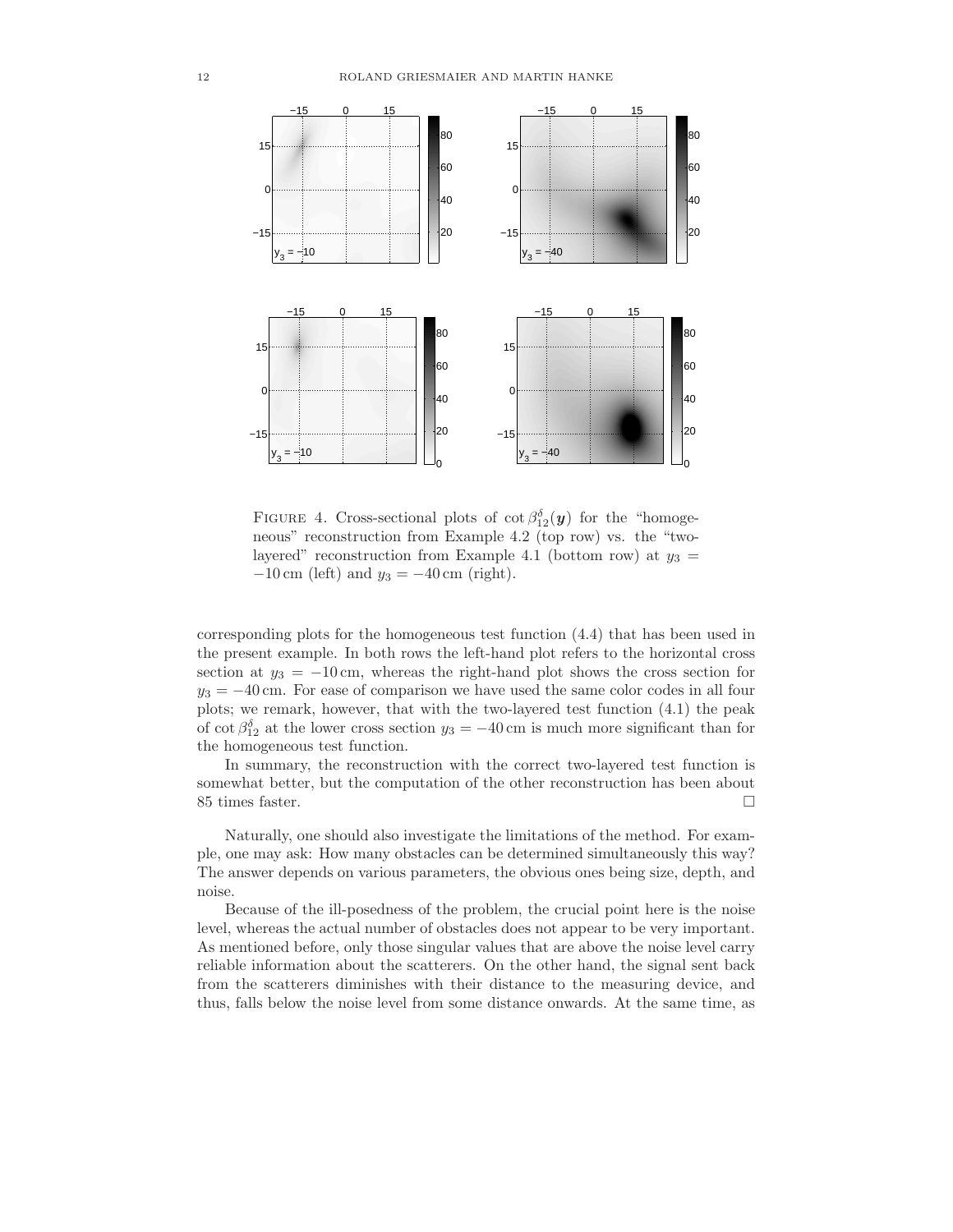

FIGURE 5. Cross-sectional plots of  $\cot \beta_{12}^{\delta}(\mathbf{y})$  at  $y_3 = -10$  cm and  $y_3 = -40$  cm for Example 4.3.



FIGURE 6. Singular values of the measurement operators  $G_{\delta}$  $(+)$  without additional noise,  $\circ$  with  $3\%$  uniformly distributed noise) for the configuration from Example 4.1 (left) and the one from Example 4.3 (right).

is seen from Theorem 2.2, the magnitude of this signal decreases with the diameter  $\delta$  of the scatterer, and therefore small scatterers will again be hidden in the noise.

Example 4.3. To illustrate this observation we slightly modify the geometrical setup from Example 4.1 and enlarge the upper scatterer at position  $(-15, 15, -10)$  cm by a factor of ten. The simulated data for this example contain an estimated numerical error of 2%, and additionally we perturb these data by a uniformly distributed relative error of 3%, as in Example 4.1. For the reconstruction we also use the same parameters in our implementation as in Example 4.1. Figure 5 shows the resulting horizontal cross sections of  $\cot \beta_{12}^{\delta}(y)$  for  $y_3 = -10$  cm and  $y_3 = -40$  cm, which should be compared with the plots in the bottom row of Figure 4. Note that no improvement of the right-hand side plot of Figure 5 is possible by using other color codes, and hence, only the position of the upper scatterer can be estimated from these plots.

To explain this result we conclude from the asymptotic formula (2.3) that the magnitude of the fictitious source in the upper scatterer is approximately 1000 times larger here than in Example 4.1, because the diameter of this scatterer has been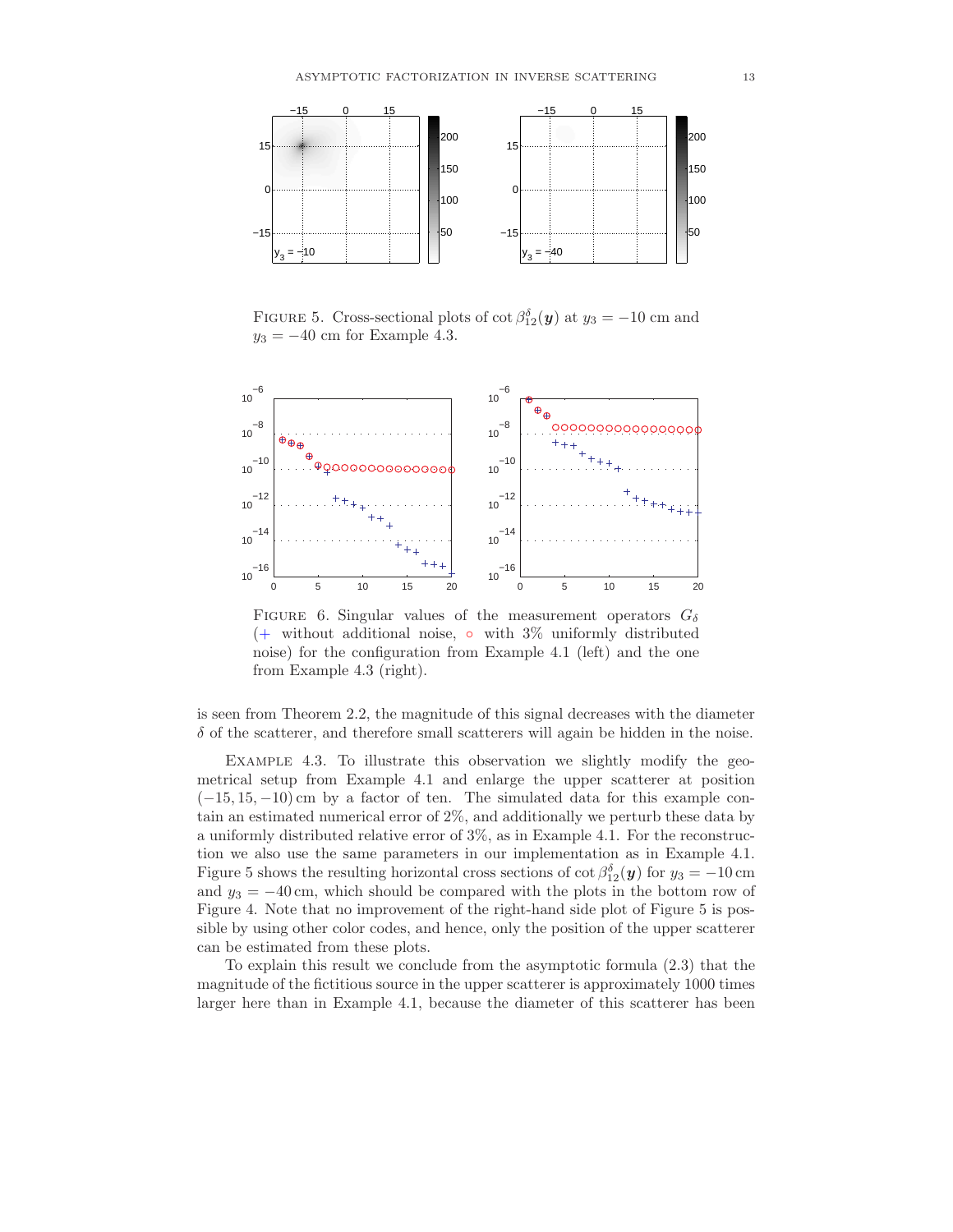increased by a factor of 10. In fact, the dominating singular values have jumped up from about  $10^{-8}$  up to  $10^{-6}$ , as can be seen from the crosses in Figure 6. As the noise level is relative to the size of the signal, this level has also increased by slightly more than two orders of magnitude. On the other hand, the intensity of the fictitious source in the other scatterer remains essentially the same, and therefore disappears in the noise, cf. the circles in Figure 6: While six singular vectors have carried information in Example 4.1, only three of them are useful here.

In fact, we may take another step in our interpretation of Figure 6 on the grounds of Section 3. According to the analysis in Section 3 we may guess that the six dominating singuar values in the left-hand plot of Figure 6 carry information about the magnetic parts of the scattered fields from the two scatterers. In the light of the two plots in the bottom row of Figure 4 the intensity of the fictitious source in the lower scatterer is stronger than the other one. Therefore the dominating singular value triple will most likely correspond to the lower scatterer and the second triple is associated with the upper one: In fact, this second triple has increased by three orders of magnitude whereas the other triple remained near 10−<sup>8</sup> , as can be seen from the crosses in the right-hand side plot of Figure 6. It is also possible to see that the non-magnetic singular value triple of the upper scatterer has also been raised by three orders of magnitude, from  $10^{-12}$  up to  $10^{-9}$ . . — Пример, пример, пример, пример, пример, пример, пример, пример, пример, пример, пример, пример, пример, пр<br>В село в село в село в село в село в село в село в село в село в село в село в село в село в село в село в сел

# 5. Superresolution

Finally, we investigate the spatial resolution of our MUSIC-type reconstruction algorithm. The usual expectation from the engineering literature concerning the achievable spatial resolution would be based on the celebrated Nyquist criterion, which says that this spatial resolution is linked to the frequency, i.e., two scattering obstacles can be identified as separate objects if their distance is above the wave length of the signal, which, in our case, amounts to kilometers. It has already been observed by Devaney [13], who coined the term superresolution for this phenomenon, that the resolution of MUSIC-type inversion methods can be better than that and, as we have seen in Example 4.1, the resolution of our algorithm is even superior by orders of magnitude.

To pin down the available resolution we study the following benchmark problem, which uses the same measurement setup as before, although we confine ourselves to the homogeneous background medium for the ease of simplicity. We consider two perfectly conducting spheres with radius 1 cm that are buried 20 cm underneath the measurement device at positions  $(-a/2, 0, -10)$  and  $(a/2, 0, -10)$  cm, respectively, i.e., the two spheres are a centimeters apart. The forward data for this example contain estimated numerical errors of about 1.3%. For the reconstruction we again use the test function (4.4) with polarization vector  $\mathbf{d} = (\mathbf{e}_3, \mathbf{e}_3)$ , and to visualize our reconstructions we look at the values of  $\cot \beta_{12}^{\delta}(y)$  in the horizontal cross section  $y_3 = -10$  cm which contains the two scatterers.

EXAMPLE 5.1. In our first example, we vary the distance  $a$  from 5 to 20 cm and perturb the resulting multistatic response matrices by 1% uniformly distributed random noise. Figure 7 shows the corresponding reconstructions, in which the two small circles indicate the true positions and the size of the scatterers. We observe that for  $a \geq 12.5$  cm the two scatterers can be perfectly distinguished in these reconstructions. Beginning with  $a = 10$  cm the reconstructions of the two scatterers start getting smeared out until they merge, eventually: For  $a = 5$  cm and below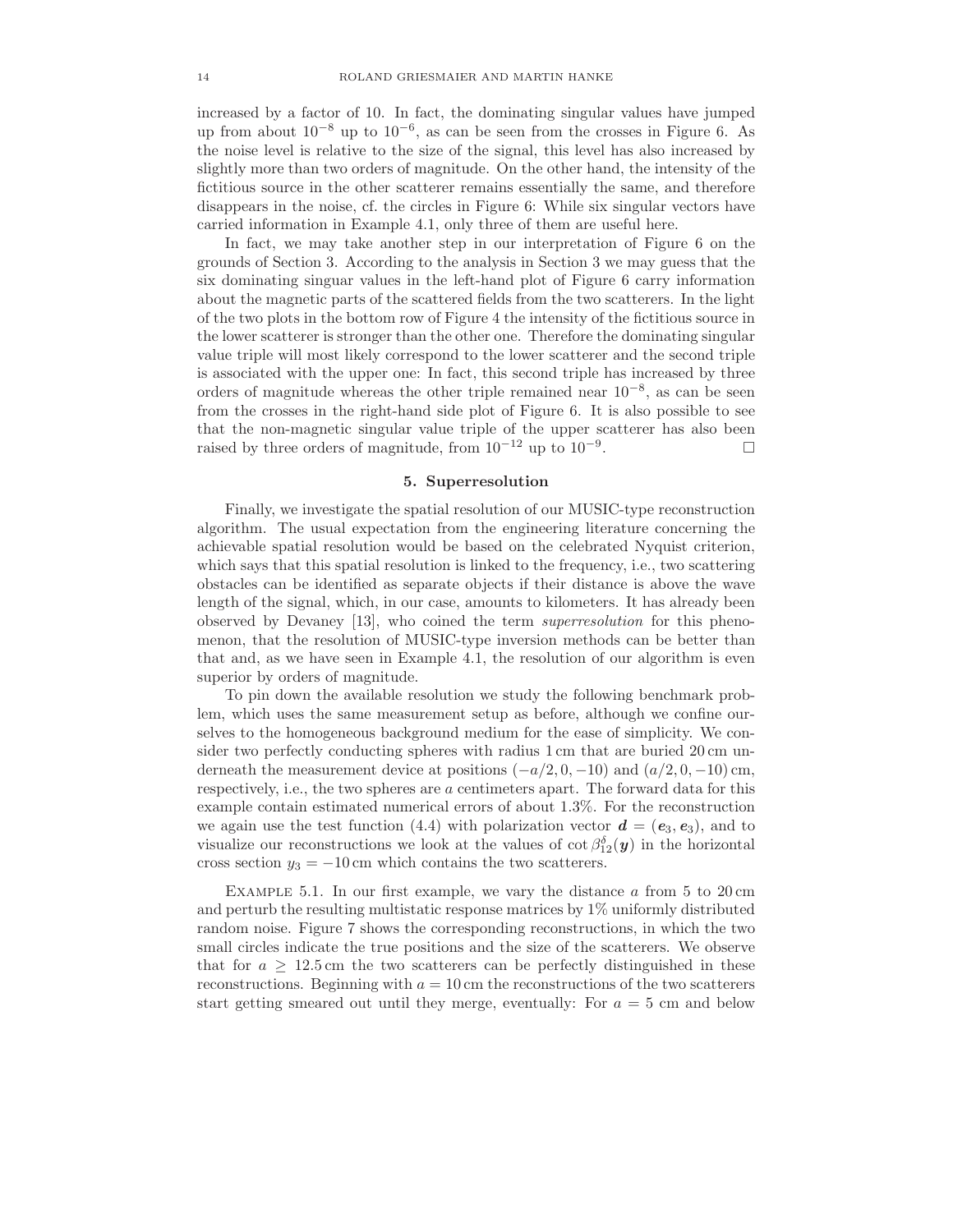

FIGURE 7. Cross-sectional plots of  $\cot \beta_{12}^{\delta}$  for 1% noise, from  $a =$  $20 \text{ cm}$  (top left) down to  $a = 5 \text{ cm}$  (bottom right).

the reconstructions only show one single object situated in the center of mass of the two true obstacles.  $\Box$ 

For this particular example we thus have observed a resolution between 5 and 10 cm (at 20 cm below the measurement device), which is around 7 orders of magnitude smaller than the wave length. We truly see some kind of superresolution. As in Example 4.3, however, this resolution depends on the quality of the data, i.e., on the noise level. In the next example we therefore investigate the influence of noise.

Example 5.2. In Figure 8 we show the singular values of the multistatic response matrices corresponding to distances  $a$  between 5 and 20 cm again, with three different noise levels in each plot. For  $a = 20$  cm the first 6 singular values which we expect to correspond to the magnetic parts of the scattered fields from the two scatterers, are clearly separated from the others. When the distance between the two scatterers is reduced, the second triple of singular values gets smaller and smaller. Recalling the results of Example 5.1 we see a coincidence between the loss of resolution experienced there and the immersion of the second triple of singular values into the noise level. When only three singular values are beyond this level then only one object is reconstructed at the center of mass.

Based on this observation we expect to see a spatial resolution of about 5 cm with  $0.3\%$  additive noise, whereas the spatial resolution should increase up to more than 12.5 cm with 3% noise. This is, in fact, nicely illustrated in Figures 9 and 10 which show the corresponding reconstructions.  $\Box$ 

To explain these results somewhat further we first observe that according to Theorem 2.2 the measured field is, up to first order, the superposition of two fictitious sources in the two obstacles. As each of these scatterers/sources approaches the same point underneath the origin, the corresponding fields, which depend continously on the locations of the scatterers, both converge to the field of a fictitious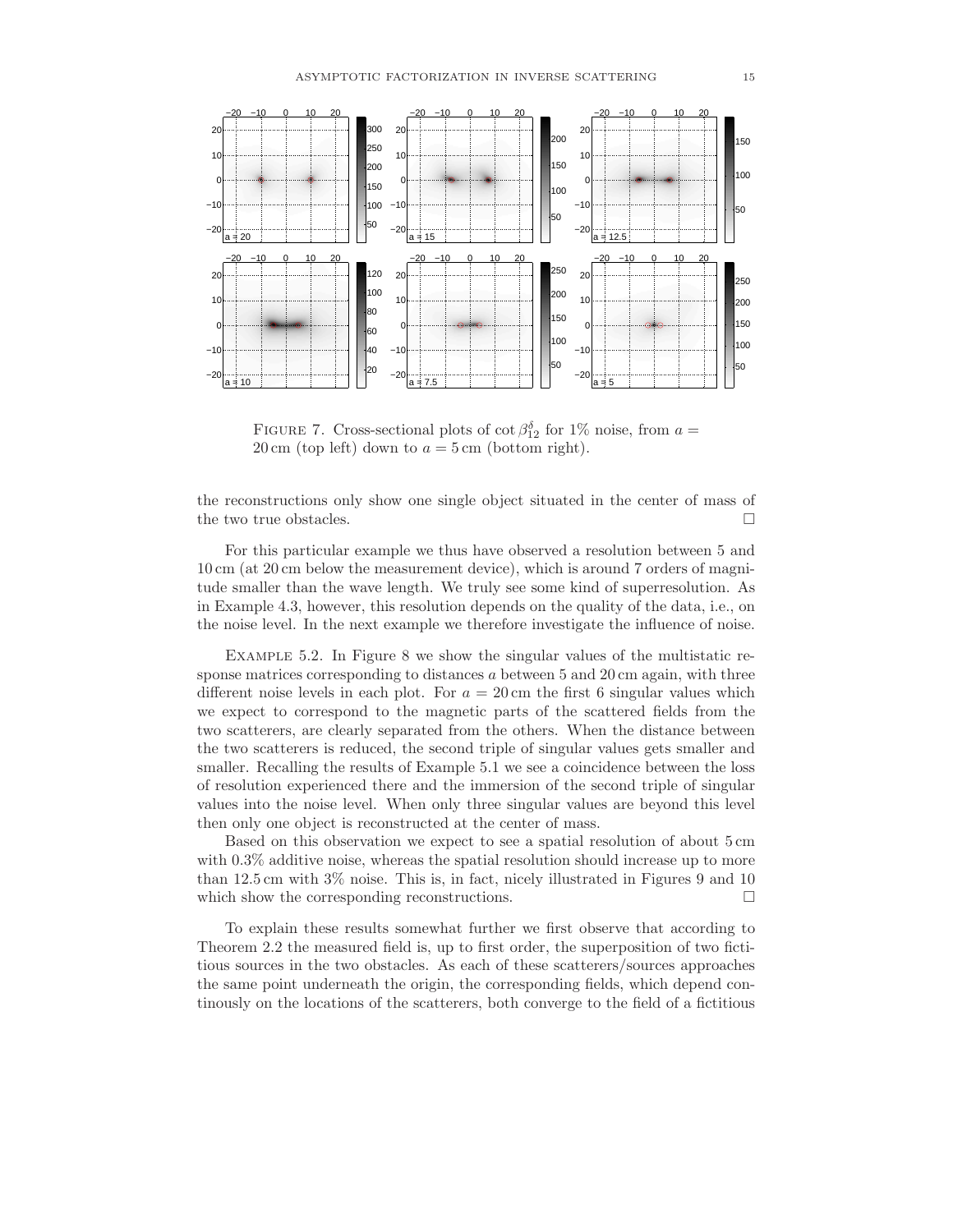

FIGURE 8. Singular values of the measurement operators  $G_{\delta}$ (+ without additional noise,  $\nabla$  with 0.3% uniformly distributed noise,  $\Delta$  with 1% uniformly distributed noise,  $\Box$  with 3% uniformly distributed noise).



FIGURE 9. Cross-sectional plots of  $\cot \beta_{12}^{\delta}$  for 0.3% noise, from  $a = 20 \,\text{cm}$  (top left) down to  $a = 5 \,\text{cm}$  (bottom right).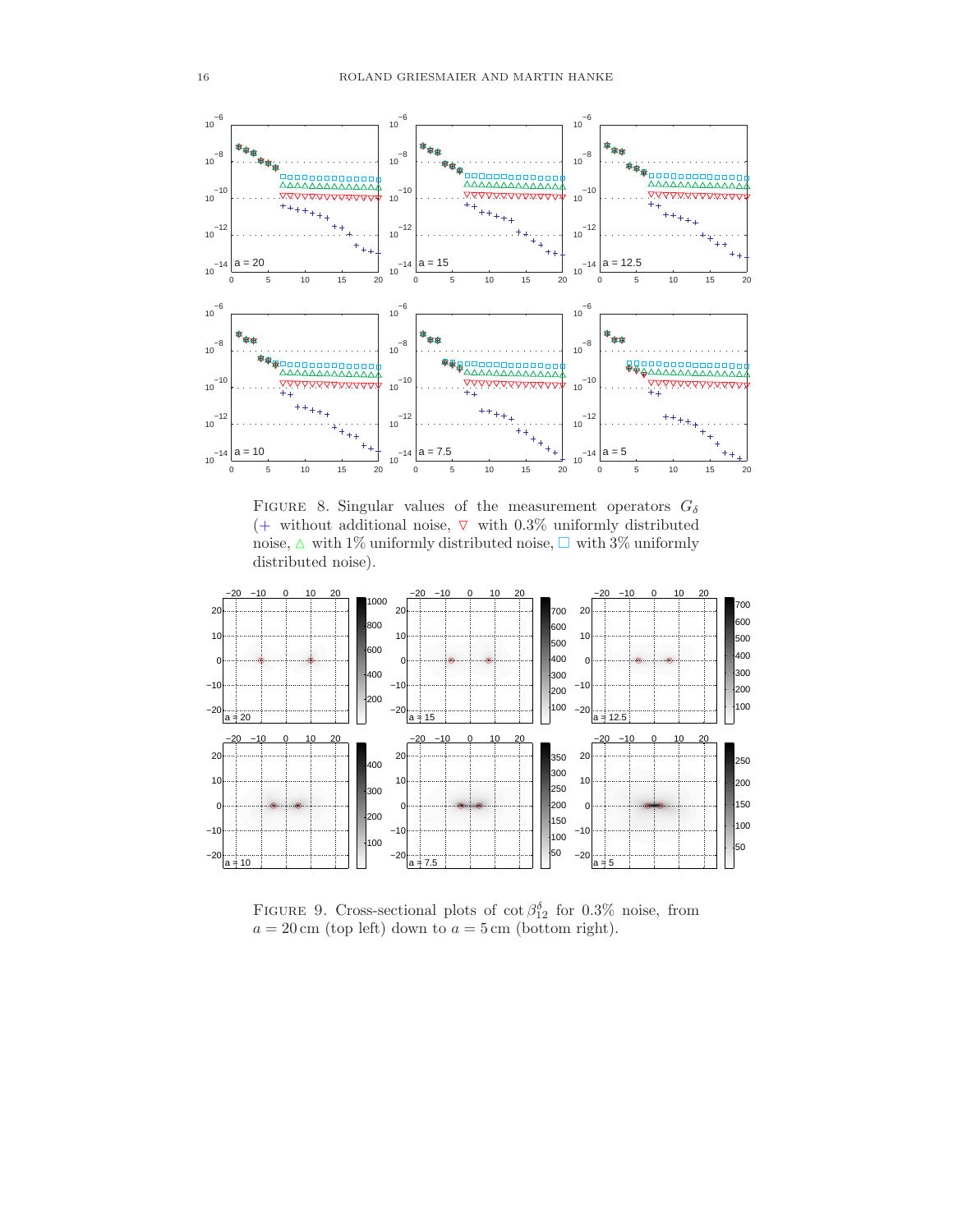

FIGURE 10. Cross-sectional plots of  $\cot \beta_{12}^{\delta}$  for 3% noise, from  $a = 20 \text{ cm}$  (top left) down to  $a = 5 \text{ cm}$  (bottom right).

source underneath the origin. The dimension of the essential range of the multistatic response matrix will therefore drop down to three as  $a \to 0$ , corresponding to the span of the magnetic part of the scattered field due to one fictitious scatterer underneath the origin. This is what we see from the crosses in Figure 8, and as soon as the fourth singular value has immerged into the noise level, the MUSIC-type algorithm is fooled because all the remaining significant singular vectors correspond to this new fictitious obstacle.

To conclude, we briefly address the question whether the available resolution depends on the distance between the receivers, i.e., the mesh width  $h$  of the grid  $\mathcal{M}_h$ . As we have mentioned before, the results in [22, Thm. 2.1] (see also [1, Prop. 6.3]) may be used to argue that the performance of the MUSIC-type algorithm should be quite independent of the discretization  $\mathcal{M}_h$  of the measurement device  $M$ , as long as the number of grid points is sufficiently large to obtain enough singular vectors needed for the reconstruction.

We have confirmed this numerically by varying the mesh width  $h$  of the discrete measurement device. We can report that for an equidistant  $21 \times 21$  grid with mesh width  $h = 2.5$  cm and a  $3 \times 3$  grid with mesh width  $h = 25$  cm the reconstructions and their resolutions have been essentially the same as above, which shows that the resolution is pretty independent of the number of grid points and the mesh width of the measurement device.

We finally mention that we have discussed only one single case study to shed some light on the resolution of the MUSIC-type algorithm, and this certainly does not cover all possible situations of interest. Other investigations related to the resolution limit of MUSIC-type algorithms can be found, e.g., in Ammari et al. [4], see also [1, p. 706].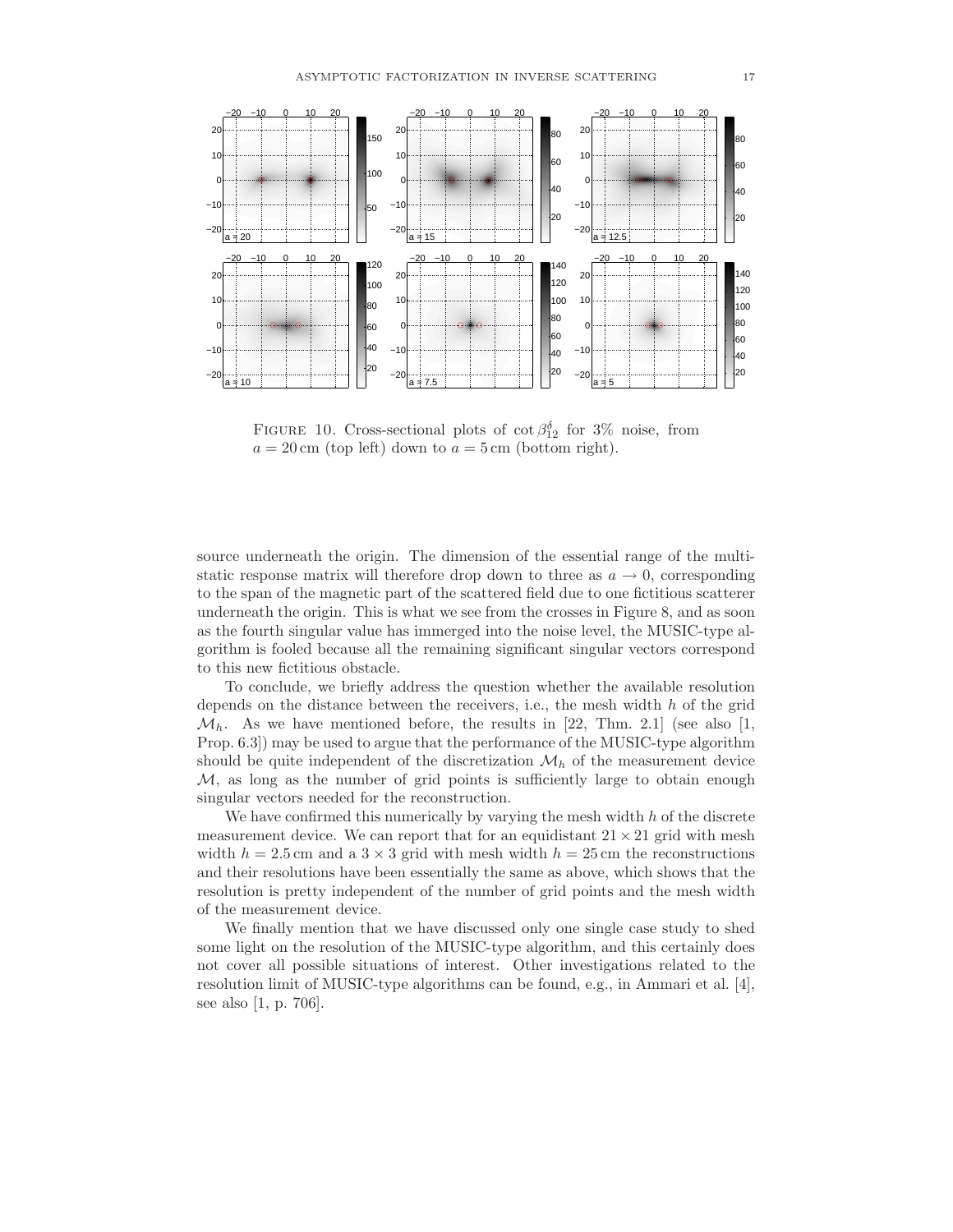# Conclusion

We have shown for a specific problem of subsurface imaging that the multistatic response matrix corresponding to time-harmonic electromagnetic scattering can be used to reconstruct tiny obstacles in the ground, as long as the relevant information is above the inherent noise in the data. We also have examplified that it is this noise level and not a signal processing type restriction like the Nyquist bound that ultimately limitates the resolution of our MUSIC-type reconstructions, although the recovery of such a resolution is a severely ill-posed problem. For the low frequencies in our application we have seen that the magnetic part of the asymptotic formula (2.3) is dominating the corresponding electric part, and we have discussed how this affects our numerical results.

# Acknowledgments

This work has been supported by the German Federal Ministery of Education and Research (BMBF) under grant 01 TX 0302.

The authors are pleased to thank Roland Potthast and his group for providing their codes from [12] to generate the forward data for the numerical examples, and to thank Christoph Schneider for making his code from [15] for the Linear Sampling Method available, which we adapted to implement the MUSIC-type reconstruction method presented here.

Last, but not least, we like to express our gratitude to Habib Ammari for his continous support, and for many interesting discussions in the course of this project.

## References

- [1] H. Ammari, E. Iakovleva, D. Lesselier, and G. Perrusson, *MUSIC–type electromagnetic imaging of a collection of small three–dimensional bounded inclusions*, SIAM J. Sci. Comput. 29 (2007), no. 2, 674–709.
- [2] H. Ammari and H. Kang, *Reconstruction of Small Inhomogeneities from Boundary Measurements*, Lecture Notes in Math., vol. 1846, Springer–Verlag, Berlin, 2004.
- [3] , *Polarization and Moment Tensors with Applications to Inverse Problems and Effective Medium Theory*, Appl. Math. Sci., vol. 162, Springer–Verlag, Berlin, 2007.
- [4] H. Ammari, H. Kang, E. Kim, and M. Lim, *Reconstruction of closely spaced small inclusions*, SIAM J. Numer. Anal. 42 (2005), no. 6, 2408–2428.
- [5] W.L. Anderson, *Numerical integration of related Hankel transforms of orders 0 and 1 by adaptive digital filtering*, Geophysics 44 (1979), no. 7, 1287–1305.
- [6] B. Borchers, *Hankel Transform Routines in MATLAB,* http://infohost.nmt.edu/˜borchers/hankel.html, 2001.
- [7] M. Brühl, M. Hanke, and M.S. Vogelius, *A direct impedance tomography algorithm for locating small inhomogeneities*, Numer. Math. 93 (2003), 635–654.
- [8] M. Cheney, *The linear sampling method and the MUSIC algorithm*, Inverse Problems 17 (2001), no. 4, 591–595.
- [9] D. Colton and R. Kress, *Inverse Acoustic and Electromagnetic Scattering Theory*, 2nd ed., Appl. Math. Sci., vol. 93, Springer–Verlag, Berlin, 1998.
- [10] P.–M. Cutzach and C. Hazard, *Existence, uniqueness and analyticity properties for electromagnetic scattering in a two–layered medium*, Math. Methods Appl. Sci. 21 (1998), no. 5, 433–461.
- [11] G. Dassios and R. Kleinman, *Low Frequency Scattering*, Oxford Math. Monogr., Oxford University Press, New York, 2000.
- [12] F. Delbary, K. Erhard, R. Kress, R. Potthast, and J. Schulz, *Inverse electromagnetic scattering in a two–layered medium with an application to mine detection*, Inverse Problems 24 (2008), no. 1, 015002 (18 pp.)